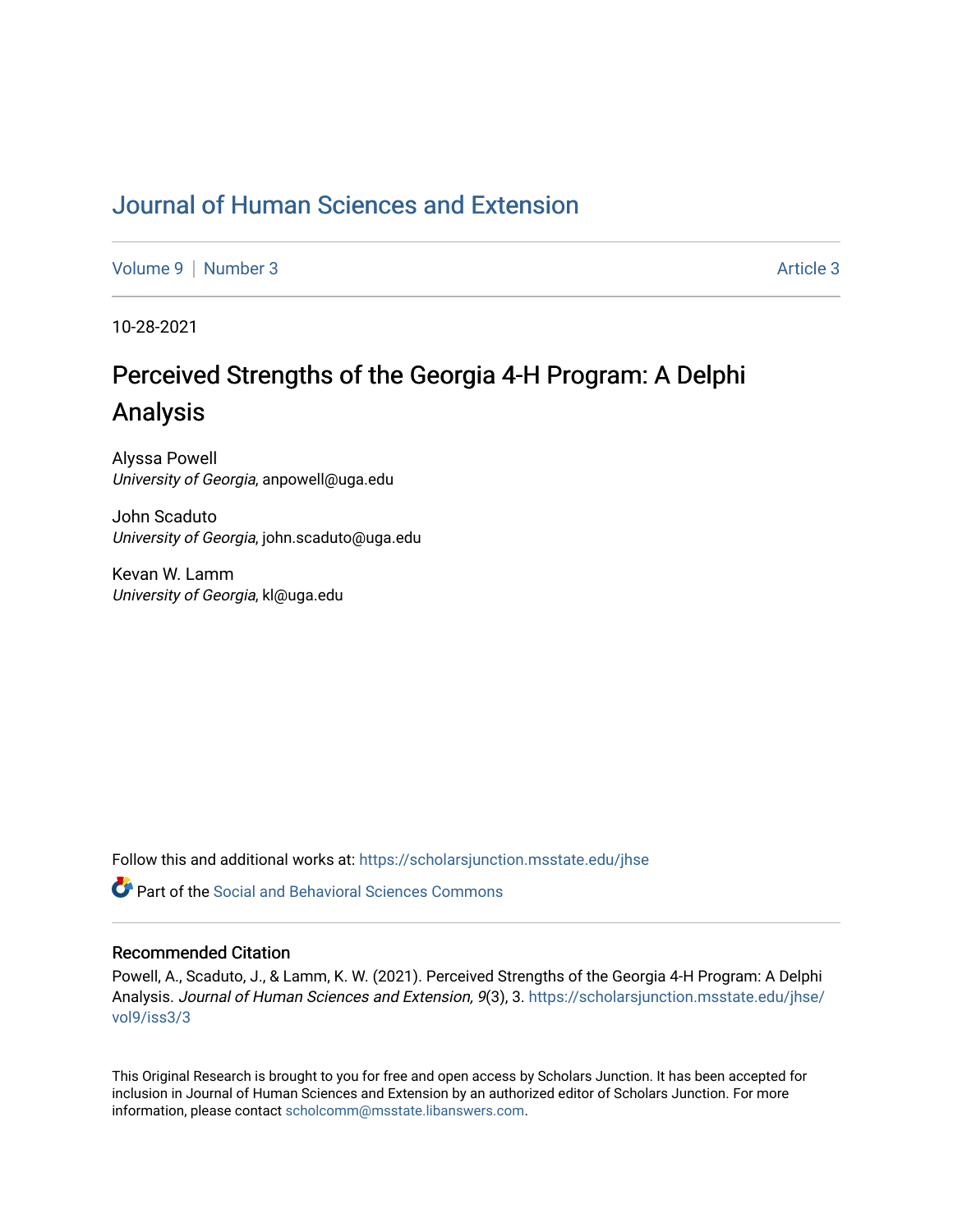## **Perceived Strengths of the Georgia 4-H Program: A Delphi Analysis**

**Alyssa Powell John Scaduto Kevan W. Lamm** *University of Georgia*

*The Georgia 4-H program is the largest youth organization in the state and empowers youth participants to become autonomous and productive members of society. 4-H involvement has been linked to positive youth development outcomes, including leadership and vocational skills, increased self-confidence, and meaningful relationships. The focus of this study was to identify key strengths of the 4-H program, as indicated by Foundation Advisory Board members (some of whom were 4-H alumni), to guide future programming and curriculum efforts. Strengths were examined through an appreciative inquiry using organizational measures, including positive youth development as conceptualized by The Five C's Model (Lerner et al., 2000) and positive organizational behavior as conceptualized by the C.H.O.S.E. characteristics (Luthans, 2002). Through a modified Delphi approach, an expert panel (n =31) identified and reached consensus regarding perceived strengths of the Georgia 4-H program. Eightyseven items were retained after the Delphi process and were analyzed using the constant comparative method (CCM). Of these 87 items, 41 received a unanimous individual consensus rating. Seven themes emerged following the CCM analysis, including 4-H Organization – General; 4-H Organization – Leadership and Support; Leadership and Professional Development; Character and Life Skills Development; Youth Development; Diversity, Accessibility, and Inclusion; and Programming and Opportunities.* 

*Keywords:* 4-H strengths, positive youth development, positive organizational behavior, appreciative inquiry

#### **Introduction**

The relationship between the process of actual experience and education is intimate and necessary (Dewey, 1938). The 4-H program has long been hailed as the premier youth organization of the United States and has become one of the most recognizable parts of the Cooperative Extension Service (Radhakrishna & Sinasky, 2005). From its inception, 4-H has utilized a system of clubs and competitive activities to promote learning and development through experiential learning (Boyd et al., 1992; Ladewig & Thomas, 1987). While 4-H was originally developed to teach agricultural skills to youth, the contemporary program focuses on

Direct correspondence to Kevan Lamm at kl@uga.edu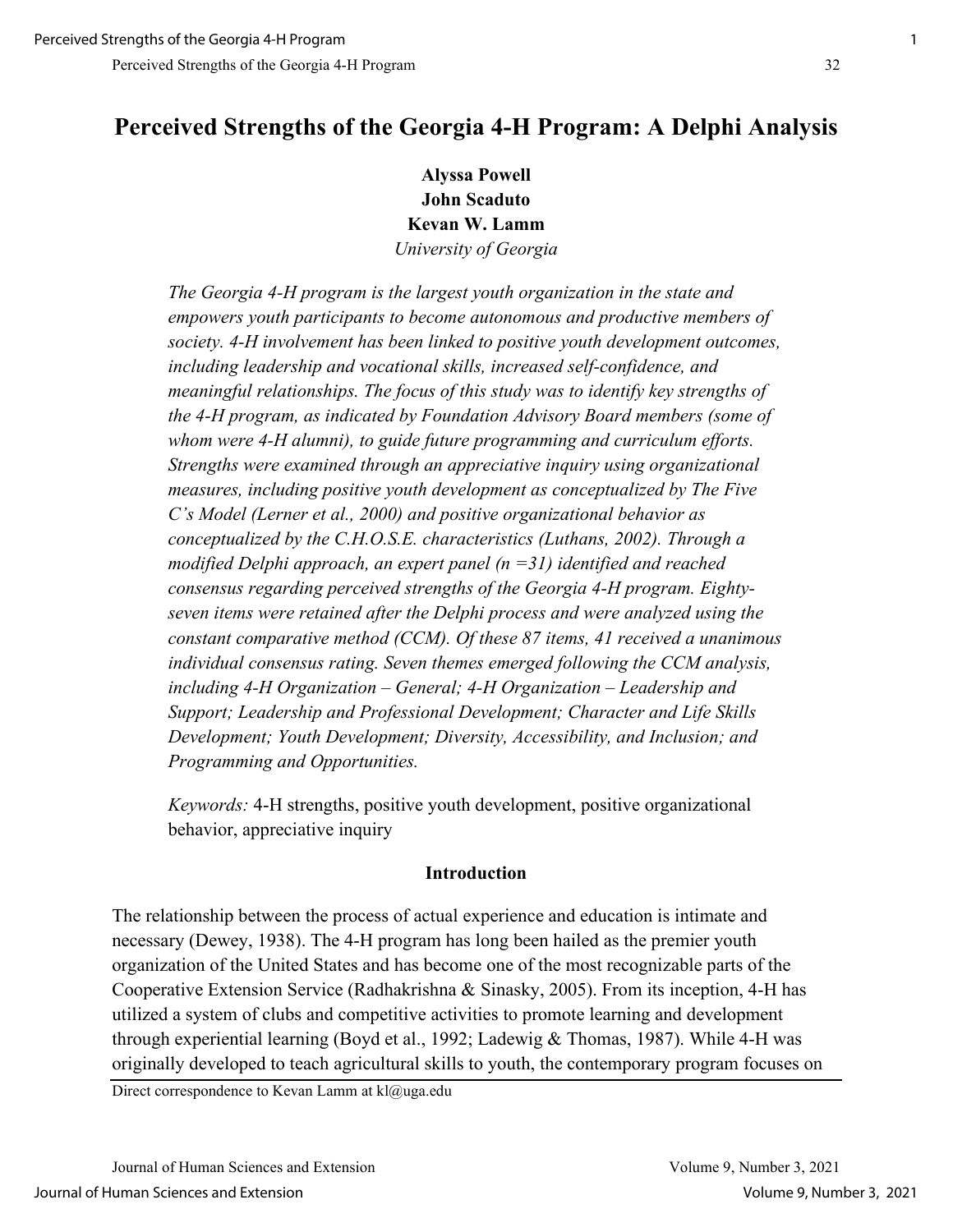positive youth development by "providing experiences that increase the likelihood of enhanced wellbeing and optimal development" (Arnold, 2018, p.141). While a focus on developmental needs has been present in 4-H programming since the 1940s (Rosenberg, 2015), the program has shifted to an emphasis on positive youth development, following the advent of developmental science as a distinct discipline (Lerner et al., 2000).

Specifically, within Georgia, the state's 4-H program seeks to empower youth participants to learn, discover, and create so that they can become autonomous, productive, and essential members of society (University of Georgia Extension, n.d.). 4-H is the largest youth leadership organization in the state, reaching over 242,000 individuals annually (University of Georgia Extension, n.d.). Programming and curricula focus on three broad topics: 1) Agriculture and STEM, 2) Civic Engagement, and 3) Healthy Living (Georgia 4-H, n.d.).

The impact of 4-H involvement on positive youth development has been widely researched. 4-H involvement has been linked to positive development in leadership skills (Kelsey & Furhman, 2020; Moran et al., 2019; Radhakrishna & Doamekpor, 2009), enhanced self-confidence and perception (Anderson et al., 2010; Phelps & Kotrlik, 2007), increased sense of belonging, personal wellbeing, and empowerment (Christens, 2012; Weybright et al., 2016; Zeldin & Petrokubi, 2006), and meaningful relationships with peers, parents, and guardians (Garst et al., 2006; Moran et al., 2019; Radhakrishna & Doamekpor, 2009; Worker, 2014). Positive organizational behavior has been widely studied in adult leadership development, but as yet, has not been widely applied to youth leadership development, specifically within the 4-H program. This study seeks to fill a gap in the 4-H youth development literature by examining strengths of the 4-H program through a lens of positive organizational behaviors. While it is important to emphasize positive youth development outcomes, it is also important to recognize and emphasize the positive organizational behaviors, as determined by adult leaders within the organization, which will promote desired youth development and leadership development outcomes.

## **Conceptual Framework**

The framework for this study is structured through an appreciative inquiry approach, which focuses on identifying the successes and strengths of an organization (Cooperrider & Whitney, 2005; Lamm & Lamm, 2018). Additionally, we consider the strengths of the Georgia 4-H program through a positive youth development and positive organizational behavior lens.

## **Positive Youth Development**

The Five C's Model of Positive Youth Development posits that positive development occurs if the strengths of youth are aligned systematically with beneficial, growth-promoting developmental assets (Benson et al., 1998). Lerner et al. (2000) conceptualized this model, categorizing goals of youth development into five themes: competence, confidence, connection, character, and caring. Competence refers to an individual's positive view of their action in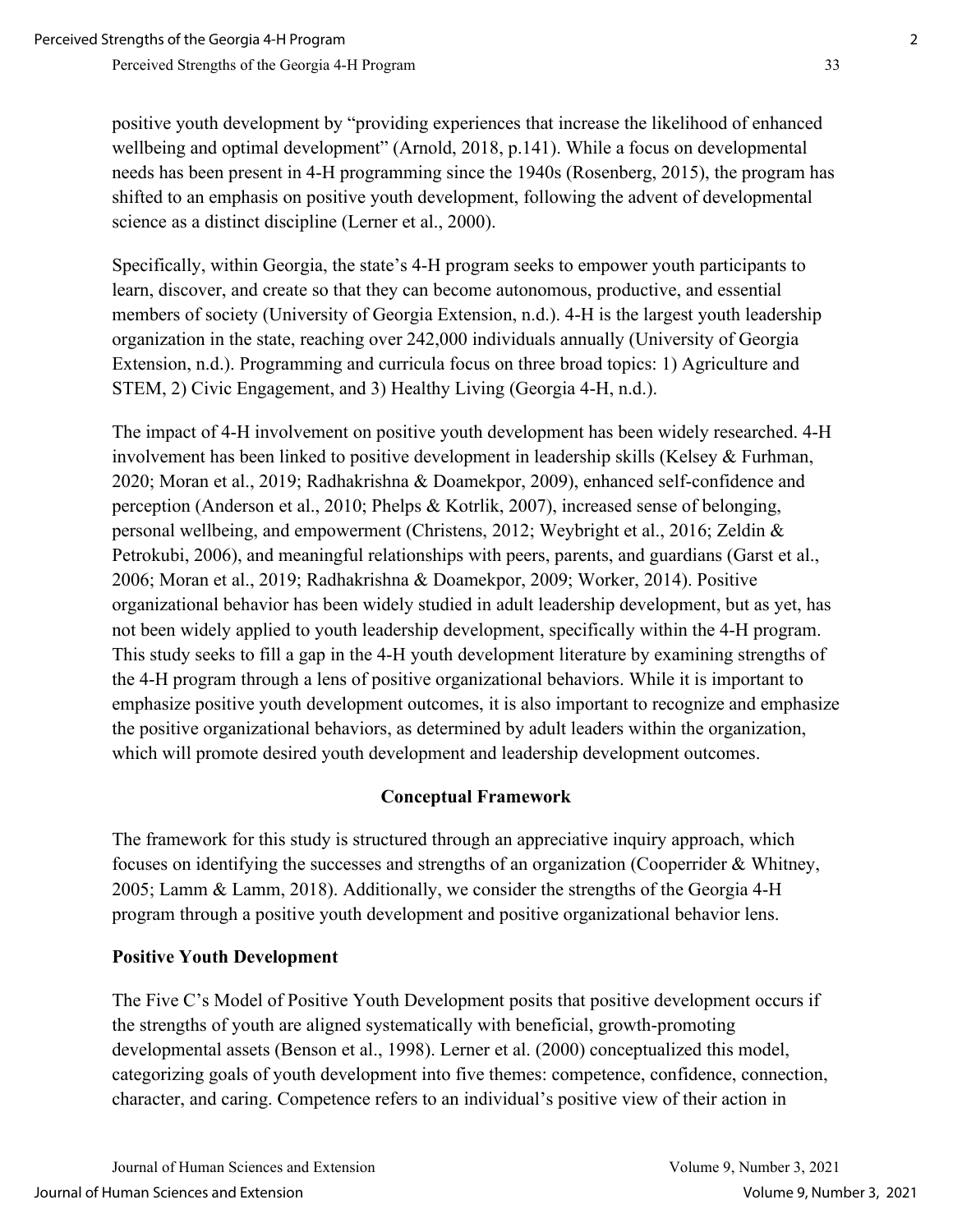relation to academic, social, vocational, cognitive, and health aspects (Lerner & Lerner, 2011; Roth & Brooks-Gunn, 2003). Confidence denotes an individual's sense of internal self-worth and self-efficacy (Lerner & Lerner, 2011). Connection represents the positive bonds an individual forms with their microcosm – i.e., peers and family – as well as their macrocosm – i.e., school and community (Lerner & Lerner, 2011; Roth & Brooks-Gunn, 2003). Character relates to an individual's sense of morality, integrity, and respect for cultural and societal norms (Lerner & Lerner, 2011). Lastly, caring, sometimes referred to as compassion, represents an individual's capacity for feeling sympathy and empathy towards others (Lerner & Lerner, 2011). Individuals who manifest these five characteristics were more likely to engage in behaviors that fostered mutually beneficial relations and enhanced contributions to self, community, and society (Bowers et al., 2010).

The Five C's Model should help inform the goals of youth development programs (Lerner et al., 2014). The key ecological assets found linked to positive and negative youth development can be broadly categorized into four domains: other individuals (e.g., peers, mentors, parents, teachers), community institutions, collective activity between adults and youth, and access to the three previous domains (Lerner et al., 2014).

#### **Positive Organizational Behavior**

Luthans (2003) defined positive organizational behavior (POB) as "the study and application of positively oriented human resource strengths and psychological capacities that can be measured, developed, and effectively managed for performance improvement in today's workplace" (p. 179). POB differs from positive psychology in that it is comprised of state-like concepts as opposed to dispositional trait-like characteristics and virtues (Luthans, 2002). Indeed, for a behavior to be classified as a POB, it must: be grounded in theory, be research with valid measurements; be open to development; and have a performance impact (Luthans & Avolio, 2009). Regarding leadership development, POB is directly applicable to organized programs and job-related tasks, such as career assignments or mentoring (Luthans, 2001).

Luthans (2002) conceptualized the criteria of POBs through the C. H. O. S. E. characteristics: confidence, hope, optimism, subjective wellbeing, and emotional intelligence. Confidence, sometimes referred to as self-efficacy, is an individual's sense that they can achieve desired outcomes (Czaplewski et al., 2016; Harms & Luthan, 2012). This trait can be enhanced through vicarious experiences (e.g., learning by observing others), verbal persuasion (e.g., receiving positive feedback), psychological and affective states (e.g., level of excitement, stress, or negativity within an environment), and enactive mastery experiences like task mastery (Czaplewski et al., 2016). Bandura (2000) emphasized that self-efficacy, or confidence, is the most important mechanism for positivity. Individuals differ in their belief that they possess the power to produce positive results, and unless individuals hold this belief, they have little incentive to act on their desires (Bandura, 2000).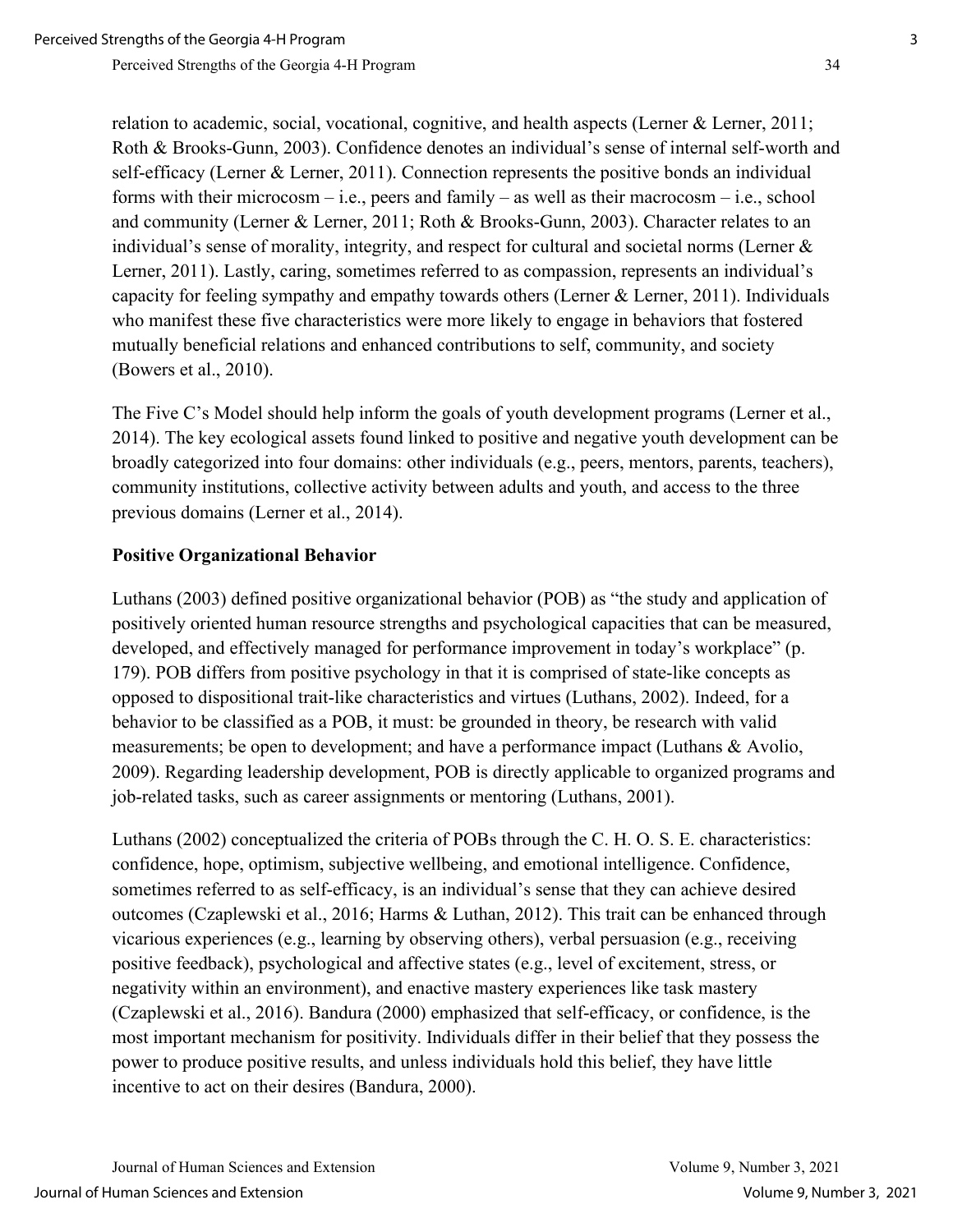Hope is defined as the capacity to set clear goals, the ability to envision a logical process to achieve these goals, and the motivation to complete the envisioned logical process. (Czaplewski et al., 2016; Harms & Luthan, 2012). Within leadership settings, hope can be fostered by encouraging individuals to set long-term goals and break these into smaller goals that can be more reasonably achieved (Czaplewski et al., 2016). Optimism refers to an individual's capacity to assign a positive cause to an outcome and make positive contributions (Czaplewski et al., 2016; Harms & Luthan, 2012). Subjective wellbeing encapsulates one's mood, emotions, and satisfaction, including with life or a job (Czaplewski et al., 2016). This trait is often equated with happiness, but that characterization is generally considered too simplistic. Happiness is primarily determined by external circumstances and does not capture the nuances of subjective wellbeing. Lastly, emotional intelligence is the ability to perceive and interpret the emotions of others and adjust one's own emotions accordingly to facilitate emotional growth (Czaplewski et al., 2016). This construct includes abilities such as empathy, self-awareness, and adaptability.

## **Appreciative Inquiry**

Appreciative inquiry operates under the fundamental assumption that organizations move towards what they study (Cooperrider & Whitney, 2005). It is overly simplistic to generalize appreciative inquiry to just the positive aspects of a situation. Instead, appreciative inquiry refers to the process which forces individuals to think outside of their psychological comfort zone and reality, thereby making available decisions and actions that were previously unavailable or unacknowledged (Bushe, 2007). Indeed, focusing on an individual's interests streamlines their involvement in the problem-solving process by inviting them to ask positive questions, such as *which circumstances maximize program effectiveness?* and *what possibilities have not yet been considered?* (Lamm & Lamm, 2018; Mishra & Bhatnagar, 2012). Simply asking people to change may provoke resistance, but inviting them to be responsible for this change and create a better future for their organization may evoke cooperation and coordination (Mishra & Bhatnagar, 2012).

#### **Purpose**

The purpose of this study was to determine the top strengths of the Georgia 4-H program as perceived by Foundation Advisory Board members. We achieved this purpose via the following research objectives:

- 1. Create a comprehensive list of strengths associated with the Georgia 4-H program.
- 2. Reach a consensus on the top strengths of the Georgia 4-H program.

## **Methodology**

To address the research objectives, a Delphi approach was employed. The data were collected as part of a larger project for the Georgia 4-H and included four major factors in the assessment of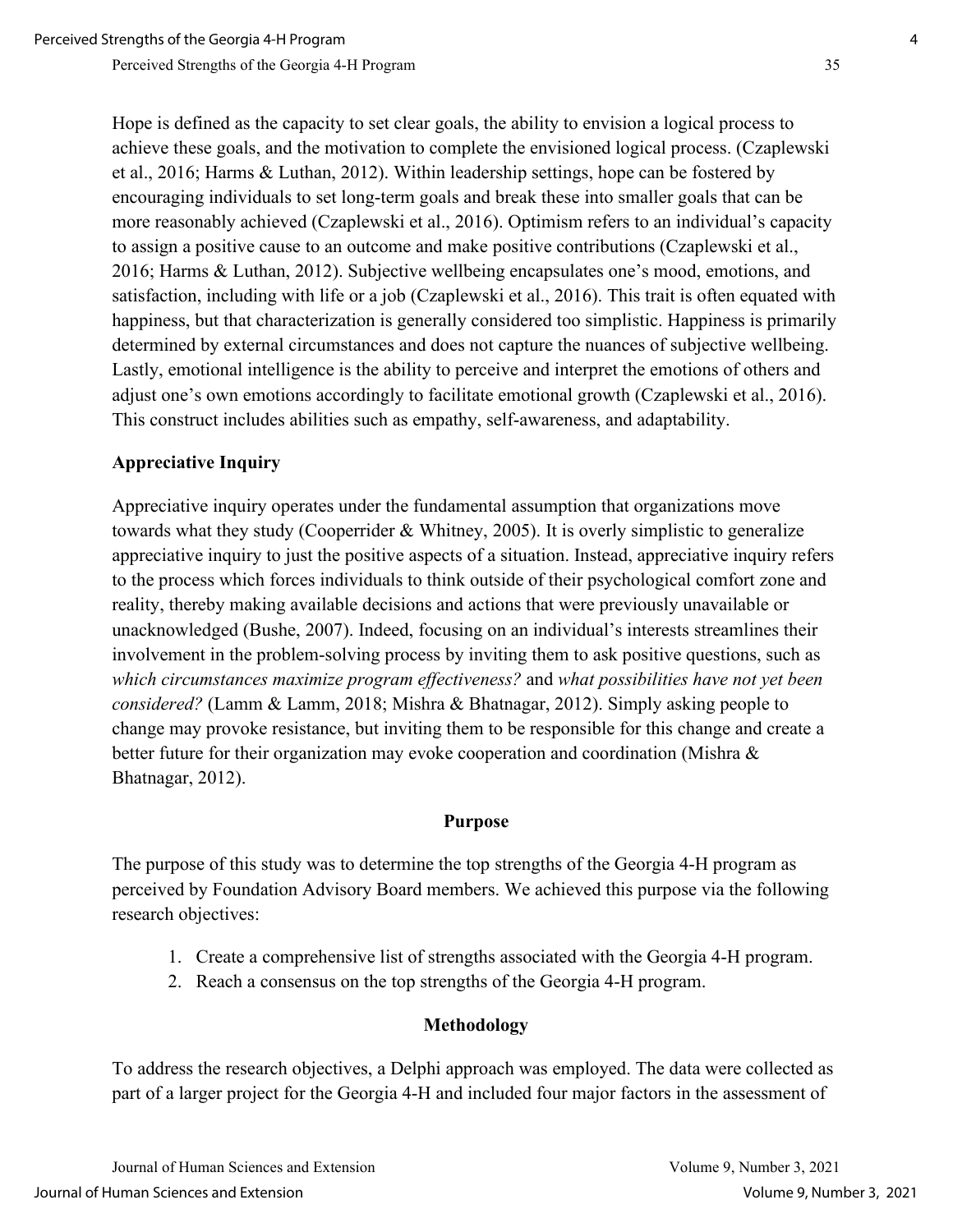Perceived Strengths of the Georgia 4-H Program 36

the program. The current study focuses only on one of these factors: the top strengths of the Georgia 4-H program. Based on recommendations in the literature (Kirkman & Chen, 2011; Zhang et al., 2013), we disclose the data collection context and focus of the current study.

We utilized a modified three-round Delphi approach to determine an expert panel's consensus list of top strengths of the Georgia 4-H program. Previous studies have supported using the Delphi method to reach consensus on issues related to 4-H (see Branscum et al., 2020; Mantooth, 2004; Young et al., 2019). A review of the Delphi literature shows that ideal Delphi participants are highly trained and knowledgeable regarding the target issue content area, are well-known and respected members of the target group, and are typically selected from a population of positional leaders (Hsu & Sandford, 2007; Kaplan, 1971; Ludwig, 1994). We identified and chose Delphi panel participants based on their knowledge of and leadership in the 4-H program, as demonstrated through their involvement with the Georgia 4-H Foundation Advisory Board. The panel was comprised of 31 members. Twenty-five of the 31 panelists elected to provide demographic and 4-H strengths data, resulting in an effective response rate of 80.65%. Of these 25 panelists,  $60\%$  ( $n = 15$ ) were male and  $40\%$  ( $n = 10$ ) were female. The mean age of panel members was 50 years, with a range from 18 to 70 years. Additionally, 80% (*n* = 20) of panelists were 4-H alumni, i.e., they were involved with a 4-H program (not necessarily within Georgia) during their childhood and adolescent years. Panelists' years of involvement with the Georgia 4- H program ranged from two to 60 years. One notable limitation is that Delphi participants were not active youth members of 4-H; therefore, the insights generated by the panel may not be indicative of program strengths as perceived by active 4-H youth members.

Data were collected between October 2018 and January 2019. Each round of the Delphi was administered according to the Tailored Design Method (Dillman et al., 2008) and delivered online via the Qualtrics survey tool (Garson, 2014). A pre-notice email was sent, prior to the survey, to all 31 panel members. Within one week after the initial pre-notice email, an additional email containing a link to the survey along with the requested response data was sent to panel members. Two days after the email with the survey link was sent, a reminder email was sent to panel members who had not yet responded. Two additional reminder messages, approximately one per week, were sent after the initial reminder message. One day before the survey closed, a final reminder email was sent to nonrespondents.

Round one of the Delphi process asked panelists to provide up to five responses, using a short word or phrase, relating to the top strengths of the Georgia 4-H program. Of 31 possible respondents, a total of 25 completed round one of the Delphi, resulting in a response rate of 81%. A total of 90 items were identified in round one. The list of items was reviewed for redundancy and clarity, with a final list of 90 items included in round two. The second round of the Delphi enabled panel members to determine the level of importance associated with the items identified in round one. Individual items were rated using a five-point, Likert-type scale. Possible responses included "1 – Not at all important," "2 – Somewhat important," "3 – Important," "4 –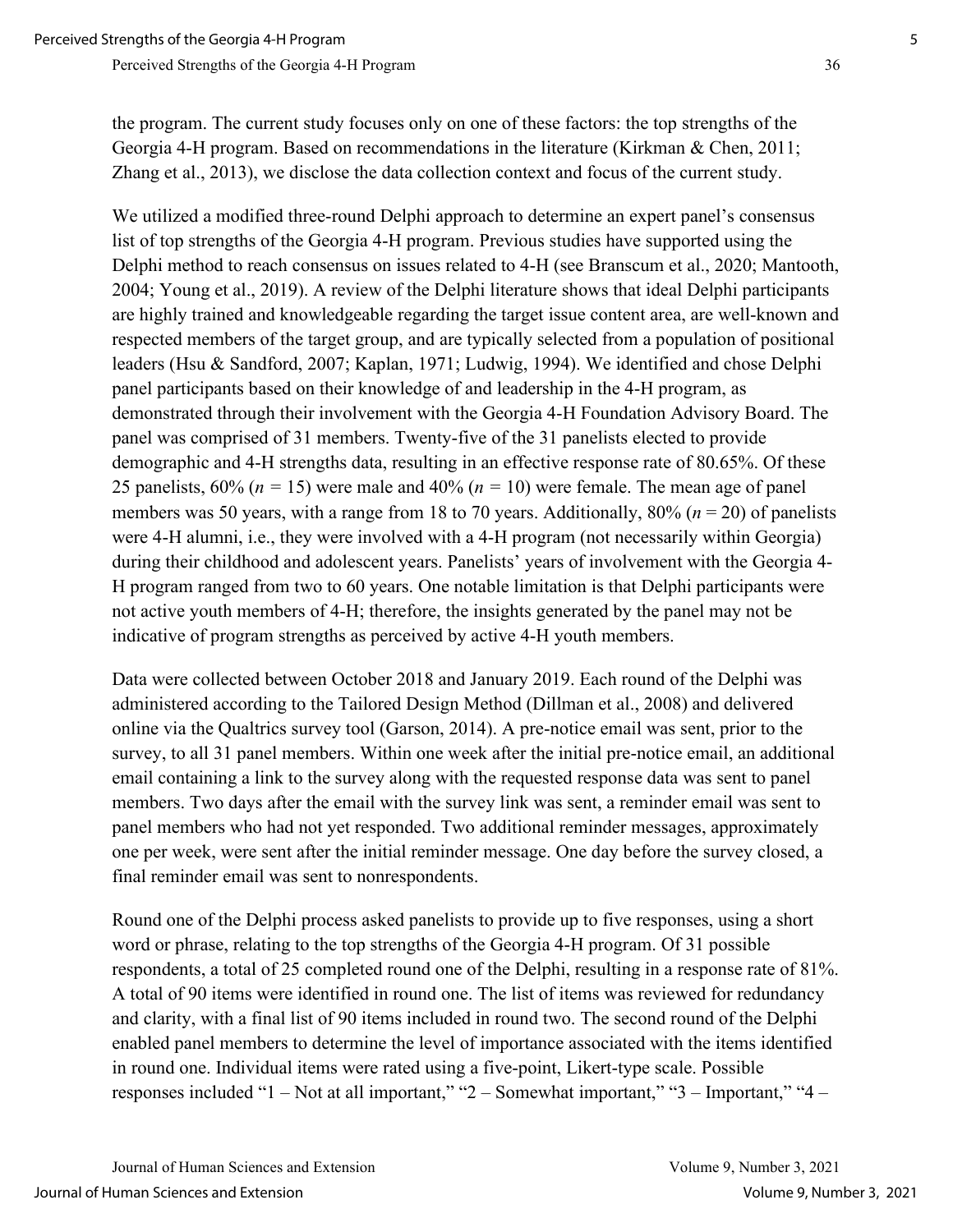Very important," and "5 – Extremely important." For items to be retained for round three of the Delphi process, a minimum mean score of 3.55 was established *a posteriori* (Garson, 2014). For the second round, 26 out of 31 possible respondents completed the item ratings, resulting in an 84% response rate. A total of 89 items were retained after round two. Additionally, one set of repetitive items was consolidated. Therefore, a total of 88 items was presented to panel members during round three. The third and final round of the Delphi was used to determine panel members' level of consensus regarding the items retained after round two. To determine whether an item should be retained, respondents were asked to select "Yes" or "No" for each item. For the third round, 22 out of 31 possible respondents completed the item consensus ratings, resulting in a 71% response rate. Based on established standards in the literature (Keeney et al., 2011), response rates of greater than 70% per round within Delphi are considered acceptable; therefore, the response rates obtained for each round of the Delphi within the current study are deemed acceptable. A threshold of 80% consensus was established *a posteriori* to determine whether an item should be retained. Eighty-seven total items were retained following round three of the Delphi.

A thematic analysis was completed on the final list of items retained from the Delphi process using the constant comparative method or CCM (Glaser, 1965). The CCM process enables a researcher to continuously compare data points and generate codes within the dataset. Through comparison of the codes, a researcher can generate categories and themes from the data. Within the current research, themes from the CCM analysis were informed by, but not limited to, themes identified within the 4-H strengths literature review, including positive youth development and positive organizational behavior. The researcher used a three-round, iterative, manual coding process, with color-coding, groupings, and data analysis completed over multiple days. Initially, individual items were assigned labels related to the item content, e.g., the item "promotes resourcefulness" was assigned the label of Life Skill Development, while the item "teaches the importance of giving back" was labeled Character Development. In the second round, individual item labels were analyzed and group according to similarities. For example, all items associated with a label of Life Skill Development were grouped into one category, and items associated with Education were grouped into a separate category. In the third round, categories were examined to see if they could be combined into common themes. Following the second round, 13 categories were identified and were subsequently pared down into seven overarching themes. For example, the three categories of Diversity, Accessibility, and Belonging were combined into the single theme of *Diversity, Accessibility, and Inclusion*. Peer review and debriefing were employed following the CCM analysis to improve data trustworthiness and rigor (Guba, 1981). Additionally, expert debriefing occurred with the panel of experts at the conclusion of the broader research endeavor. Specifically, the final list of retained Delphi items was consolidated in a report and presented to the expert panel during a board meeting where panelists could question or comment on the results.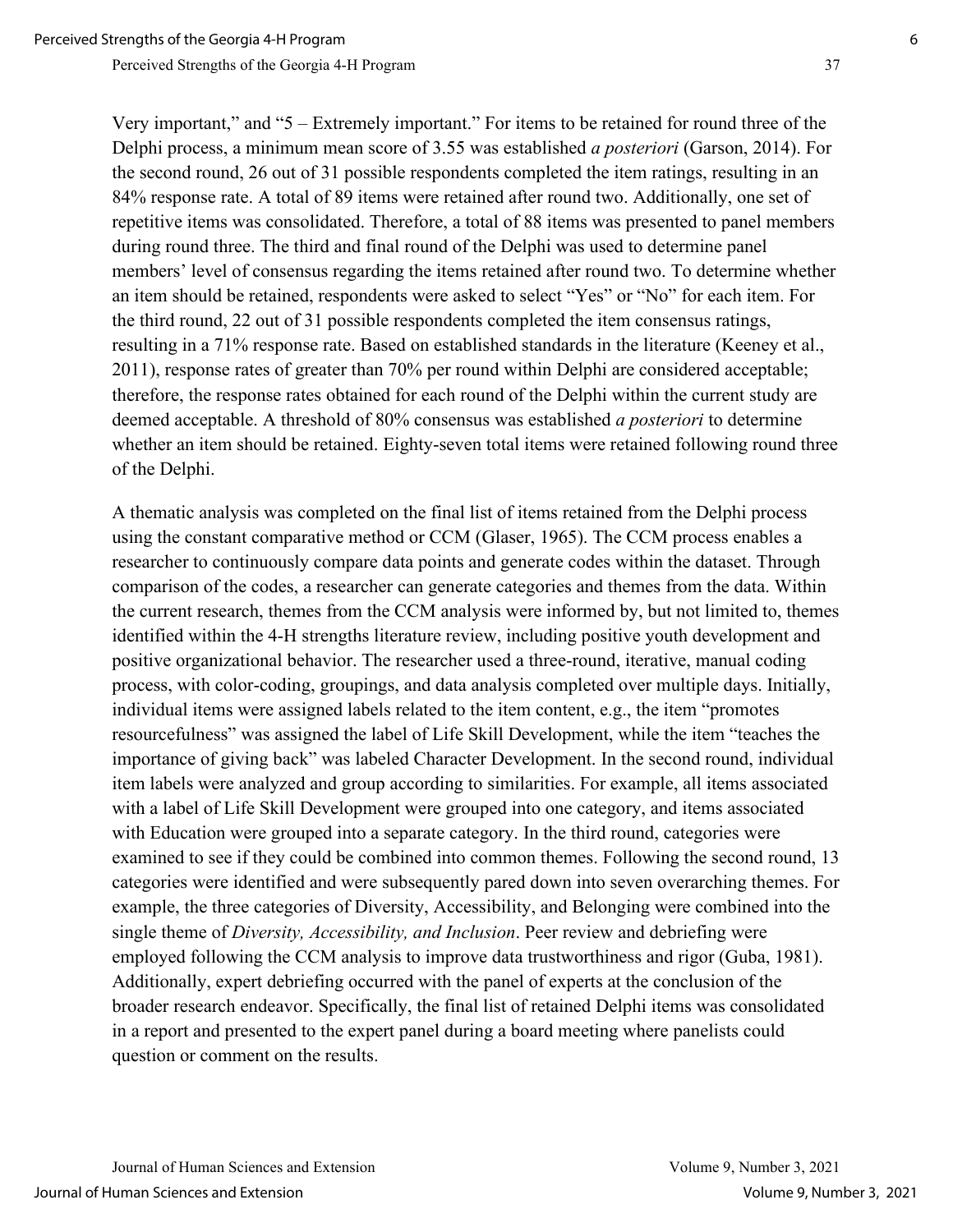#### **Results**

In the first round of the Delphi, panelists compiled a list of 90 unique responses related to the top strengths of the Georgia 4-H program. Respondents were given a chance to rate the level of importance for each of these 90 items during round two of the Delphi. The mean level of importance and standard deviation for each item identified in round one are presented in Table 1.

*Table 1. Delphi Round One and Two Results: Level of Importance for Top Strengths of the Georgia 4-H Program (n = 90)* 

| Item                                                                        | $\boldsymbol{M}$ | SD   |
|-----------------------------------------------------------------------------|------------------|------|
| Reputation                                                                  | 4.74             | 0.54 |
| Leadership development                                                      | 4.70             | 0.56 |
| Growing Georgia's and America's future leaders                              | 4.65             | 0.65 |
| Communication skills development                                            | 4.65             | 0.57 |
| Character building                                                          | 4.65             | 0.49 |
| Political support                                                           | 4.61             | 0.50 |
| Youth development                                                           | 4.61             | 0.58 |
| Leadership training                                                         | 4.61             | 0.66 |
| Leadership program                                                          | 4.61             | 0.66 |
| Leadership opportunities                                                    | 4.61             | 0.58 |
| Development of youth leaders                                                | 4.61             | 0.66 |
| Building confidence in young people                                         | 4.61             | 0.50 |
| Public speaking                                                             | 4.57             | 0.59 |
| Camping program                                                             | 4.57             | 0.66 |
| Statewide support from UGA                                                  | 4.57             | 0.66 |
| Enables youth to find paths for self-development to make them better adults | 4.57             | 0.66 |
| Life skills development                                                     | 4.57             | 0.59 |
| Teaches the importance of giving back                                       | 4.52             | 0.67 |
| Volunteer leaders                                                           | 4.52             | 0.67 |
| Access to 4-H across the state                                              | 4.52             | 0.73 |
| Program leadership                                                          | 4.48             | 0.67 |
| Programming                                                                 | 4.48             | 0.67 |
| Produces leaders                                                            | 4.48             | 0.59 |
| Local county-level support                                                  | 4.48             | 0.67 |
| Great families that get involved in 4-H                                     | 4.43             | 0.66 |
| Great kids that get involved in 4-H                                         | 4.43             | 0.73 |
| Access to camps                                                             | 4.43             | 0.73 |
| Encourages open-mindedness                                                  | 4.39             | 0.78 |
| Preparing young people to tackle issues                                     | 4.39             | 0.66 |
| Social skills                                                               | 4.39             | 0.72 |
| Promotes resourcefulness                                                    | 4.39             | 0.66 |
| Programming                                                                 | 4.39             | 0.72 |
| Present all counties                                                        | 4.39             | 0.72 |
| Teamwork                                                                    | 4.39             | 0.84 |
| Promotes problem-solving                                                    | 4.39             | 0.66 |
| Giving children in poverty a chance to better themselves                    | 4.39             | 0.78 |
| Involved donors                                                             | 4.39             | 0.72 |
| Community development                                                       | 4.30             | 0.65 |
| Association with local Extension                                            | 4.35             | 0.71 |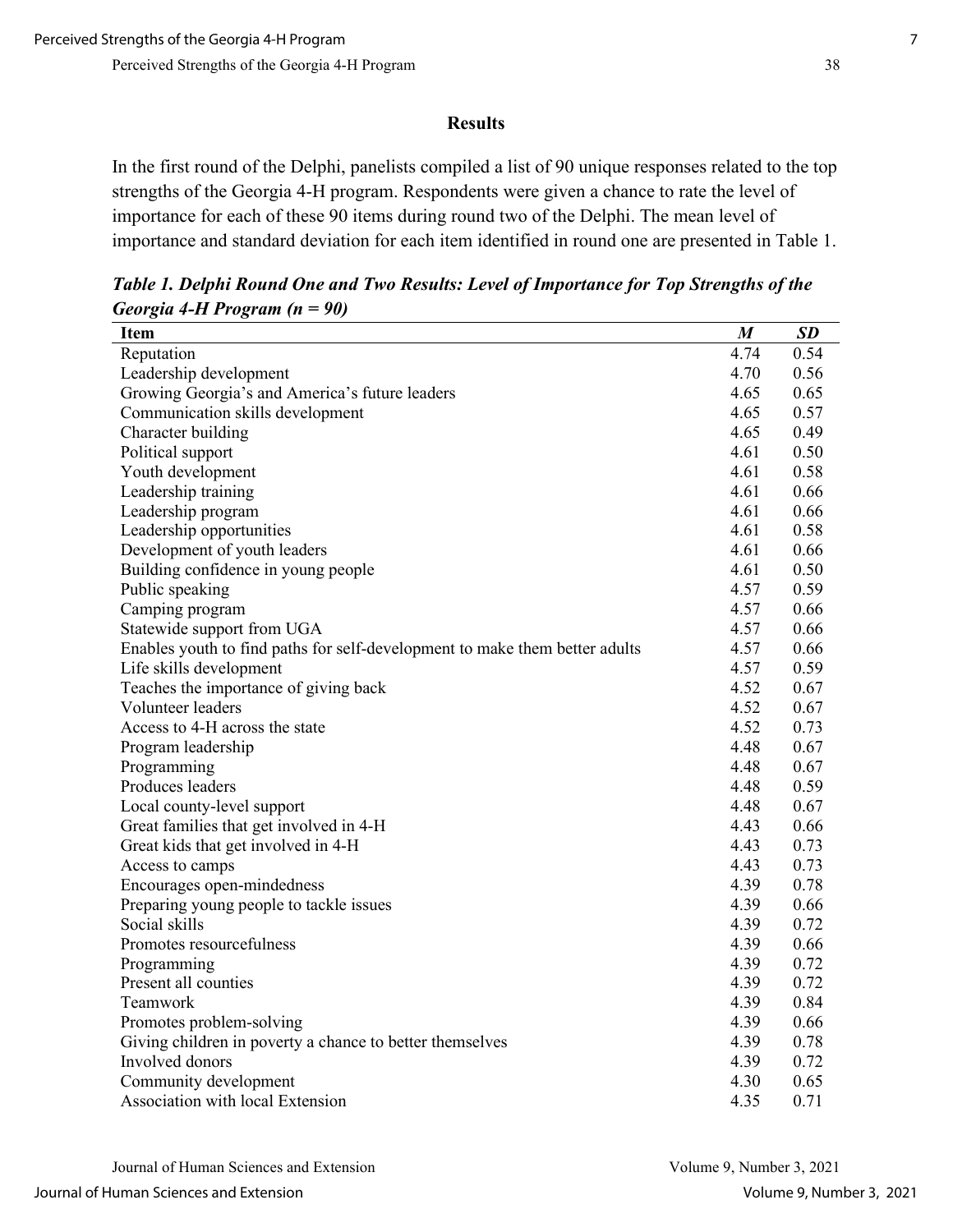| <b>Item</b>                                                                        | M    | <b>SD</b> |
|------------------------------------------------------------------------------------|------|-----------|
| Education                                                                          | 4.35 | 0.65      |
| Committed alumni that are still connected                                          | 4.35 | 0.71      |
| Project achievement                                                                | 4.35 | 0.78      |
| Development of social skills                                                       | 4.35 | 0.71      |
| Teaches civic mindedness                                                           | 4.30 | 0.70      |
| Extensive reach across the state                                                   | 4.30 | 0.76      |
| Community involvement                                                              | 4.30 | 0.70      |
| Service component                                                                  | 4.30 | 0.70      |
| Board leadership                                                                   | 4.30 | 0.76      |
| Citizenship program                                                                | 4.26 | 0.75      |
| Alumni network                                                                     | 4.26 | 0.75      |
| Alumni participation                                                               | 4.26 | 0.62      |
| Sense of belonging for youth                                                       | 4.26 | 0.75      |
| Offers an opportunity to belong                                                    | 4.26 | 0.86      |
| Alumni – general                                                                   | 4.26 | 0.62      |
| Positive support                                                                   | 4.22 | 0.95      |
| Broad outreach, giving youth opportunities in and out of state                     | 4.22 | 0.85      |
| Teaches citizenship                                                                | 4.22 | 0.74      |
| Community reach                                                                    | 4.22 | 0.67      |
| Adult participation                                                                | 4.22 | 0.67      |
| Teaching young people to prepare                                                   | 4.22 | 0.74      |
| Creative outlet for youth                                                          | 4.22 | 0.80      |
| Youth and adult partnerships                                                       | 4.22 | 0.80      |
| Facilities                                                                         | 4.22 | 0.67      |
| Diversity – general                                                                | 4.17 | 0.78      |
| Safe place to fail while building confidence to succeed                            | 4.17 | 0.78      |
| Inclusive                                                                          | 4.17 | 1.03      |
| Diversity of programs to reach interests of everyone                               | 4.17 | 0.78      |
| Adaptability of the program                                                        | 4.14 | 0.83      |
| Creates a sense of community and inclusion in something larger than the nuclear    | 4.13 | 0.87      |
| family/local community                                                             |      |           |
| Variety of activities for different peoples' interests                             | 4.13 | 0.87      |
| Diversity of 4-H participants                                                      | 4.13 | 0.81      |
| Broad depth within state                                                           | 4.13 | 0.92      |
| Workforce readiness                                                                | 4.13 | 0.87      |
| Encourages diversity                                                               | 4.09 | 0.85      |
| Networking – general                                                               | 4.09 | 0.85      |
| Fosters a warm and welcoming atmosphere to people of all diverse walks of life and | 4.04 | 0.93      |
| breaks down such barriers                                                          |      |           |
| Empowerment                                                                        | 4.04 | 0.77      |
| Offers a diverse way for youth to get involved                                     | 4.00 | 0.90      |
| Network building program                                                           | 4.00 | 0.85      |
| Environmental awareness                                                            | 4.00 | 0.74      |
| Focus on STEM                                                                      | 4.00 | 0.67      |
| Focus on healthy living                                                            | 4.00 | 0.60      |
| Sense of belonging – general                                                       | 3.96 | 0.77      |
| Historical work                                                                    | 3.96 | 0.82      |
| Environmental stewardship                                                          | 3.91 | 0.85      |
| Healthy living education                                                           | 3.91 | 0.73      |
| No dues                                                                            | 3.83 | 1.15      |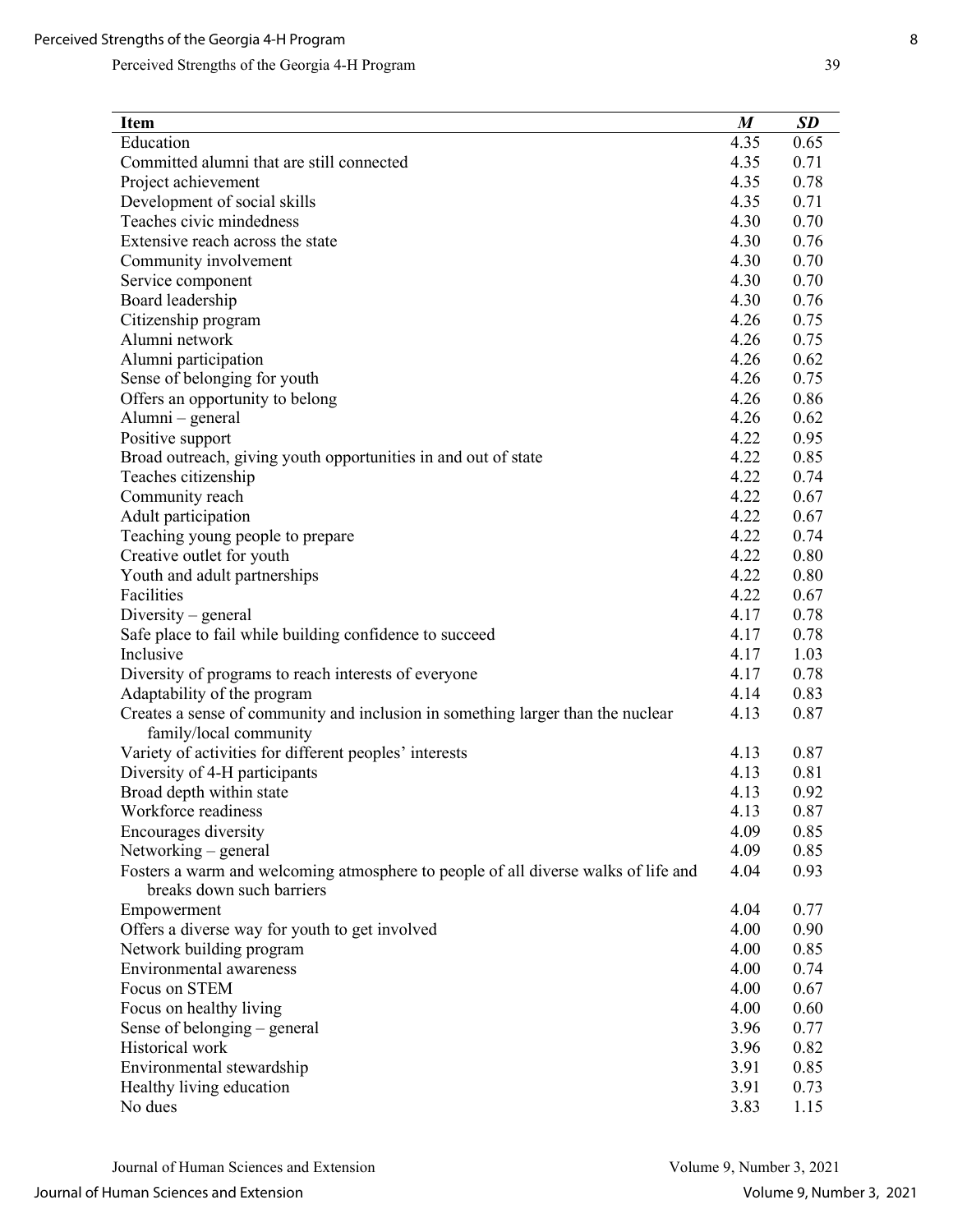| <b>Item</b>                             |      | SD       |
|-----------------------------------------|------|----------|
| Opportunity for self-expression         | 3.78 | $1.00\,$ |
| Sense of belonging for adult volunteers | 3.61 | 0.94     |
| Focus on agriculture                    | 3.35 | 0.98     |

The mean ratings of importance ranged from 4.74 to 3.35. The highest mean level of importance was associated with the item "reputation," while the lowest mean level of importance was associated with the item "focus on agriculture." The remaining top-rated items concerned skills and opportunities associated with youth and leadership development (e.g., communication skills, leadership training, and so forth). Only one item received a mean rating less than the threshold value of 3.55; therefore, 89 of 90 items (98.9%) identified in round one were retained after round two. During round three, panelists were given the opportunity to reach consensus about the remaining items associated with the top strengths of the Georgia 4-H program. Two items in the consensus listing received a consensus value lower than the 80% minimum threshold. Therefore, 87 of the 89 items were retained after round three. These items are outlined in Table 2.

| Table 2. Delphi Round Three Results: Level of Consensus for Top Strengths of the Georgia |  |  |
|------------------------------------------------------------------------------------------|--|--|
| 4-H Program ( $n = 87$ )                                                                 |  |  |

| Item                                                     | Consensus |
|----------------------------------------------------------|-----------|
| Youth development                                        | 100.0     |
| Youth and adult partnerships                             | 100.0     |
| Workforce readiness                                      | 100.0     |
| Volunteer leaders                                        | 100.0     |
| Statewide support from UGA                               | 100.0     |
| Social skills                                            | 100.0     |
| Service component                                        | 100.0     |
| Public speaking                                          | 100.0     |
| Promotes resourcefulness                                 | 100.0     |
| Promotes problem-solving                                 | 100.0     |
| Project achievement                                      | 100.0     |
| Programming                                              | 100.0     |
| Produces leaders                                         | 100.0     |
| Presents all countries                                   | 100.0     |
| Networking – general                                     | 100.0     |
| Local county-level support                               | 100.0     |
| Life skills development                                  | 100.0     |
| Inclusive                                                | 100.0     |
| Growing Georgia's and America's future leaders           | 100.0     |
| Giving children in poverty a chance to better themselves | 100.0     |
| Focus on STEM                                            | 100.0     |
| Focus on healthy living                                  | 100.0     |
| Environmental stewardship                                | 100.0     |
| Environmental awareness                                  | 100.0     |
| Empowerment                                              | 100.0     |
| Education                                                | 100.0     |
| Development of youth leaders                             | 100.0     |
| Development of social skills                             | 100.0     |
| Creative outlet for youth                                | 100.0     |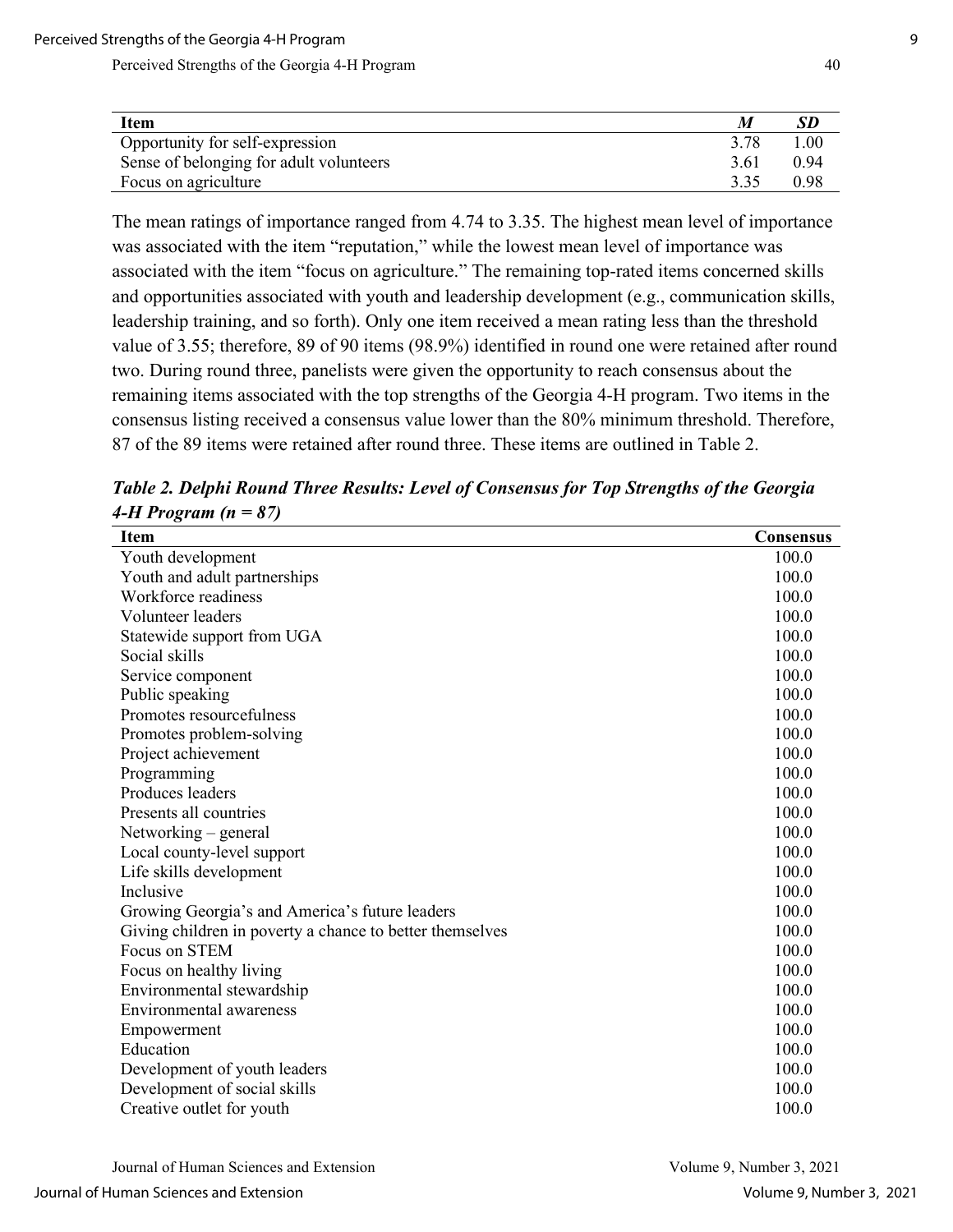| <b>Item</b>                                                                                                     | <b>Consensus</b> |
|-----------------------------------------------------------------------------------------------------------------|------------------|
| Community involvement                                                                                           | 100.0            |
| Communication skills development                                                                                | 100.0            |
| Citizenship program                                                                                             | 100.0            |
| Character building                                                                                              | 100.0            |
| Camping program                                                                                                 | 100.0            |
| Building confidence in young people                                                                             | 100.0            |
| Broad outreach, giving youth opportunities in and out of state                                                  | 100.0            |
| Board leadership                                                                                                | 100.0            |
| Association with local Extension                                                                                | 100.0            |
| Alumni – general                                                                                                | 100.0            |
| Access to camps                                                                                                 | 100.0            |
| Access to 4-H across the state                                                                                  | 100.0            |
| Leadership training                                                                                             | 94.7             |
| Leadership program                                                                                              | 94.7             |
| Extensive reach across the state                                                                                | 94.7             |
| Teaches the importance of giving back                                                                           | 94.4             |
| Sense of belonging – general                                                                                    | 94.4             |
| Safe place to fail while building confidence to succeed                                                         | 94.4             |
| Preparing young people to tackle issues                                                                         | 94.4             |
| Leadership development                                                                                          | 94.4             |
| Fosters a warm and welcoming atmosphere to people of all diverse walks of life and<br>breaks down such barriers | 94.4             |
| Facilities                                                                                                      | 94.4             |
| Enables youth to find paths for self-development to make them better adults                                     | 94.4             |
| Committed alumni that are still connected                                                                       | 94.4             |
| Alumni network                                                                                                  | 94.4             |
| Adaptability of the program                                                                                     | 94.4             |
| Reputation                                                                                                      | 94.1             |
| Variety of activities for different people's interests                                                          | 94.1             |
| Teamwork                                                                                                        | 94.1             |
| Teaching young people to prepare                                                                                | 94.1             |
| Teaches civic mindedness                                                                                        | 94.1             |
| Teaches citizenship                                                                                             | 94.1             |
| Sense of belonging for youth                                                                                    | 94.1             |
| Program leadership                                                                                              | 94.1             |
| Opportunity for self-expression                                                                                 | 94.1             |
| Offers an opportunity to belong                                                                                 | 94.1             |
| Offers a diverse way for youth to get involved                                                                  | 94.1             |
| No dues                                                                                                         | 94.1             |
| Network building program                                                                                        | 94.1             |
| Leadership opportunities                                                                                        | 94.1             |
| Involved donors                                                                                                 | 94.1             |
| Healthy living education                                                                                        | 94.1             |
| Creates a sense of community and inclusion in something larger than the nuclear                                 | 94.1             |
| family/local community                                                                                          |                  |
| Community development                                                                                           | 94.1             |
| Positive support                                                                                                | 93.8             |
| Great kids that get involved in 4-H                                                                             | 93.8             |
| Great families that get involved in 4-H                                                                         | 93.8             |
| Community reach                                                                                                 | 93.8             |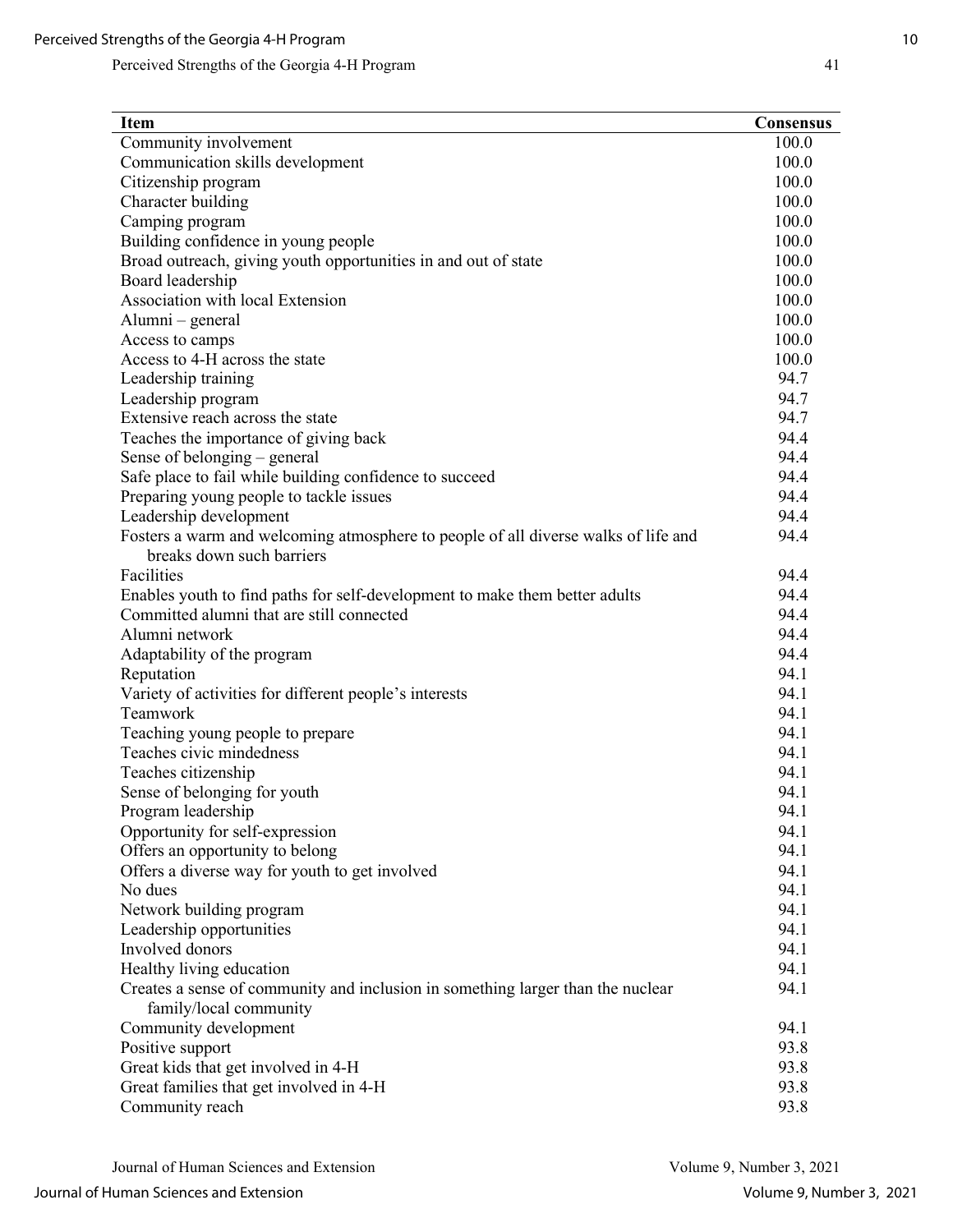| <b>Item</b>                                              | <b>Consensus</b> |
|----------------------------------------------------------|------------------|
| $Diversity$ – general                                    | 88.9             |
| Broad depth within state                                 | 88.9             |
| Diversity of programs to reach the interests of everyone | 88.2             |
| Diversity of 4-H participants                            | 88.2             |
| Alumni participation                                     | 88.2             |
| Adult participation                                      | 88.2             |
| Political support                                        | 88.2             |
| Sense of belonging for adult volunteers                  | 87.5             |
| Encourages open-mindedness                               | 84.2             |
| Encourages diversity                                     | 82.4             |

Of the 87 items retained after the third round of the Delphi process, 76 items achieved an individual consensus rating between 90% and 100%, including 41 items that achieved a unanimous individual consensus rating. Following round three, the retained items were analyzed using the CCM (Glaser, 1965), which yielded seven unique categories encompassing the 87 items retained after the Delphi process. Table 3 details the categories and their associated items.

|                                                         | <b>Number</b> | Number of<br><b>Items</b> with |
|---------------------------------------------------------|---------------|--------------------------------|
|                                                         | of Items      | 90-100%                        |
| <b>Categories</b>                                       | Overall       | Agreement                      |
| Character and Life Skills Development                   | 18            | 17                             |
| Social skills                                           |               |                                |
| Promotes resourcefulness                                |               |                                |
| Promotes problem-solving                                |               |                                |
| Life skills development                                 |               |                                |
| Environmental stewardship                               |               |                                |
| <b>Environmental awareness</b>                          |               |                                |
| Empowerment                                             |               |                                |
| Development of social skills                            |               |                                |
| Character building                                      |               |                                |
| Teaches the importance of giving back                   |               |                                |
| Safe place to fail while building confidence to succeed |               |                                |
| Teamwork                                                |               |                                |
| Teaching young people to prepare                        |               |                                |
| Teaches civic mindedness                                |               |                                |
| Teaches citizenship                                     |               |                                |
| Opportunity for self-expression                         |               |                                |
| Positive support                                        |               |                                |
| Encourages open-mindedness                              |               |                                |
| Diversity, Accessibility, and Inclusion                 | 17            | 12                             |
| Presents all counties                                   |               |                                |
| Inclusive                                               |               |                                |
| Access to camps                                         |               |                                |
| Access to 4-H across the state                          |               |                                |
| Sense of belonging – general                            |               |                                |

|  | Table 3. Constant Comparative Method Thematic Analysis Results ( $n = 87$ ) |  |  |  |  |
|--|-----------------------------------------------------------------------------|--|--|--|--|
|--|-----------------------------------------------------------------------------|--|--|--|--|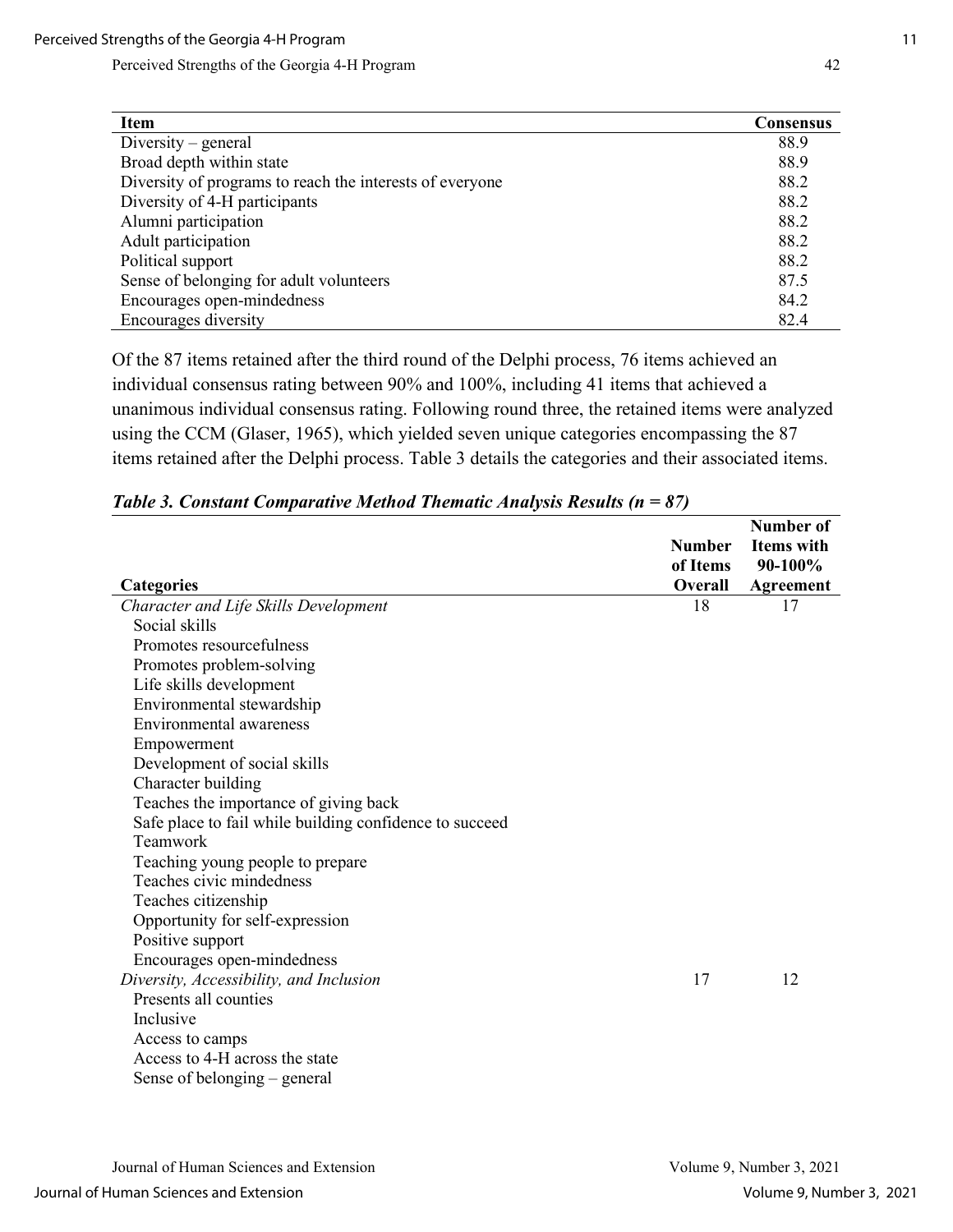|                                                                                                                                                                                                                                                                                                                                                                                                                                   | <b>Number</b><br>of Items | Number of<br>Items with<br>90-100% |
|-----------------------------------------------------------------------------------------------------------------------------------------------------------------------------------------------------------------------------------------------------------------------------------------------------------------------------------------------------------------------------------------------------------------------------------|---------------------------|------------------------------------|
| <b>Categories</b>                                                                                                                                                                                                                                                                                                                                                                                                                 | Overall                   | <b>Agreement</b>                   |
| Fosters a warm and welcoming atmosphere to people of all diverse<br>walks of life and breaks down such barriers<br>Adaptability of the program<br>Variety of activities for different people's interests<br>Sense of belonging for youth<br>Offers an opportunity to belong<br>No dues                                                                                                                                            |                           |                                    |
| Creates a sense of community and inclusion in something larger than<br>the nuclear family/local community<br>$Diversity$ – general<br>Diversity of programs to reach interests of everyone<br>Diversity of 4-H participants<br>Sense of belonging for adult volunteers<br>Encourages diversity                                                                                                                                    |                           | 11                                 |
| 4-H Organization - Leadership and Support<br>Volunteer leaders<br>Statewide support from UGA<br>Local county-level support<br>Community involvement<br>Board leadership<br>Association with local Extension<br>Alumni – general<br>Committed alumni that are still connected<br>Alumni network<br>Program leadership<br>Involved donors<br>Great families that get involved in 4-H<br>Alumni participation<br>Adult participation | 15                        |                                    |
| Political support<br>Programming and Opportunities<br>Service component<br>Programming<br>Focus on STEM<br>Focus on healthy living<br>Education<br>Citizenship program<br>Camping program<br>Leadership program<br>Offers a diverse way for youth to get involved<br>Network building program<br>Leadership opportunities                                                                                                         | 12                        | 12                                 |
| Healthy living education<br>Leadership and Professional Development<br>Workforce readiness<br>Public speaking<br>Produces leaders                                                                                                                                                                                                                                                                                                 | 9                         | 9                                  |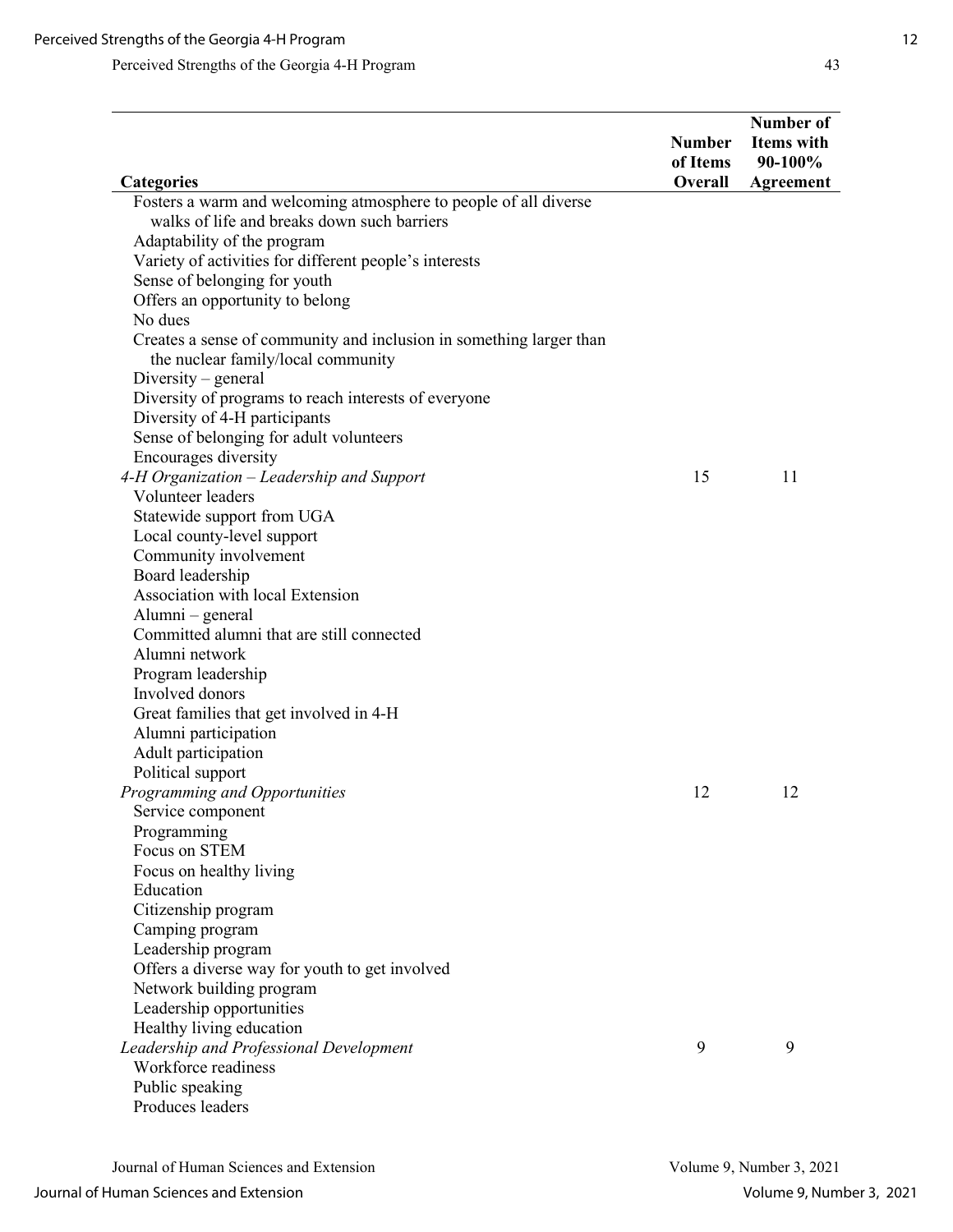| <b>Categories</b>                                                              | <b>Number</b><br>of Items<br>Overall | Number of<br><b>Items</b> with<br>90-100%<br>Agreement |
|--------------------------------------------------------------------------------|--------------------------------------|--------------------------------------------------------|
| Networking – general                                                           |                                      |                                                        |
| Growing Georgia's and America's future leaders                                 |                                      |                                                        |
| Communication skills development                                               |                                      |                                                        |
| Leadership training                                                            |                                      |                                                        |
| Preparing young people to tackle issues                                        |                                      |                                                        |
| Leadership development                                                         |                                      |                                                        |
| Youth Development                                                              | 8                                    | 8                                                      |
| Youth development                                                              |                                      |                                                        |
| Youth and adult partnerships                                                   |                                      |                                                        |
| Giving children in poverty a chance to better themselves                       |                                      |                                                        |
| Development of youth leaders                                                   |                                      |                                                        |
| Creative outlet for youth                                                      |                                      |                                                        |
| Building confidence in young people                                            |                                      |                                                        |
| Enables youth to find paths for self-development to make them better<br>adults |                                      |                                                        |
| Great kids that get involved in 4-H                                            |                                      |                                                        |
| 4-H Organization - General                                                     | 8                                    | 7                                                      |
| Project achievement                                                            |                                      |                                                        |
| Broad outreach, giving youth opportunities in and out of state.                |                                      |                                                        |
| Extensive reach across state                                                   |                                      |                                                        |
| Facilities                                                                     |                                      |                                                        |
| Reputation                                                                     |                                      |                                                        |
| Community development                                                          |                                      |                                                        |
| Community reach                                                                |                                      |                                                        |
| Broad depth within state                                                       |                                      |                                                        |

#### **Conclusions and Implications**

The purpose of this study was to identify the top strengths of the Georgia 4-H program as indicated by Foundation Advisory Board members. Ninety strengths were initially identified, with 87 strengths reaching a level of expert consensus greater than 80%. Therefore, Delphi participants agreed with 80% consensus or more that these 87 items were the top strengths of the Georgia 4-H program. Furthermore, of the 87 strengths that were retained following the Delphi process, 87% (*n* = 76) achieved an individual consensus rating between 90-100%. Therefore, an overwhelming number of qualities contribute to the robustness and success of the 4-H program.

Lerner et al. (2000) proposed that positive youth development can be categorized according to the five C's: competence, confidence, connection, character, and caring. The results of the current study may provide Extension agents and 4-H educators with guidelines for which strengths to emphasize to maximize the potential for positive youth development within the Georgia 4-H program. For example, strengths related to *Leadership and Professional Development* and *Youth Development* may aid in building positive youth perceptions of their vocational, academic, and cognitive skills. Confidence may be imparted to youth participants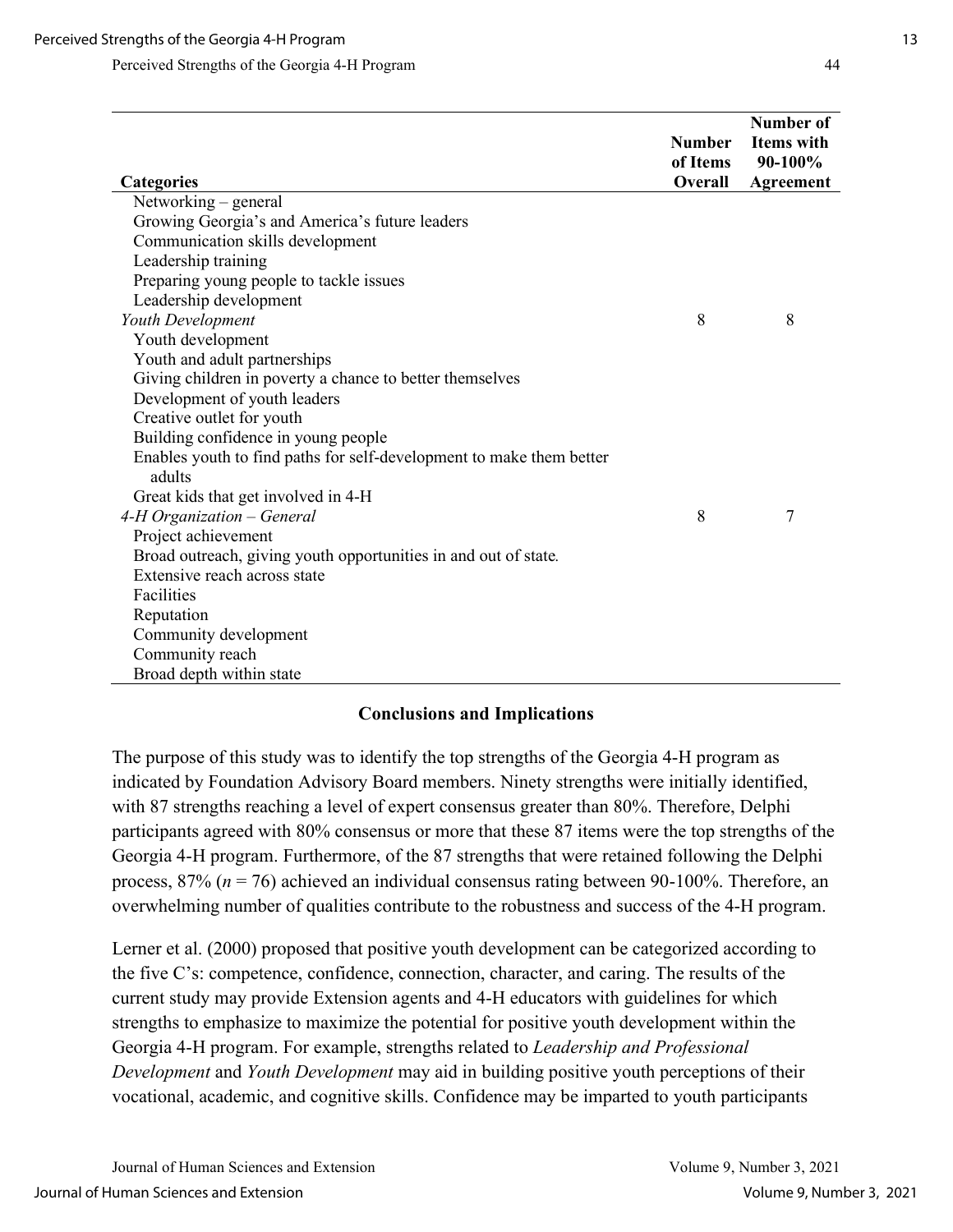through programming guided by the strengths found in the *Youth Development* and *Character and Life Skills* domains. Additionally, the goal of connection may be fostered through emphasizing strengths found within the *4-H Organization – Leadership and Support; Diversity, Accessibility, and Inclusion;* and *Programming and Opportunities* domains. Forming positive, reciprocal bonds with adult mentors, interacting with peers and role models from underrepresented populations, and experiencing service leadership may all aid in increasing a youth's connection to the 4-H program and may lead to a positive impact on their life as a result of their involvement. Interacting with individuals from different backgrounds can aid in the development of caring and compassion for others. These experiences, which may facilitate the development of care and compassion, can be found within the *Diversity, Accessibility, and Inclusion* domain. Lastly, character may be developed within 4-H youth by emphasizing the desired traits outlined in the *Character and Life Skills* domain in future programming and curriculum.

Furthermore, Luthans (2002) conceptualized the criteria for positive organizational behaviors through the C.H.O.S.E. (confidence, hope, optimism, subjective wellbeing, emotional intelligence) characteristics. Perceptions of confidence may be enhanced through 4-H participation by emphasizing strengths within the *Youth Development* and *Character and Life Skills* domains. Hope and optimism might be facilitated at the individual level by emphasizing the development of skills (e.g., positive support, open-mindedness, and problem-solving) in the *Character and Life Skills Development* domain, as well as reiterating the support and assistance that can be found within the *4-H Organization – Leadership and Support* domain. Subjective wellbeing can result in positive team mentalities and cohesion at the group and organizational levels. Therefore, it may be possible to influence this characteristic by reiterating the mission and values of 4-H through methods described in the *4-H Organization – General* domain. Additionally, appealing to leadership roles outlined in the *4-H Organization – Leadership and Support* domain and emphasizing the support that subordinates and members can receive via the *Diversity, Accessibility, and Inclusion* domain may help to positively influence subjective wellbeing. Lastly, emotional intelligence may be enhanced by focusing on skills outlined in the *Character and Life Skills Development* domain within the 4-H curriculum and programming.

At the individual item level,  $47\%$  ( $n = 41$ ) achieved a unanimous individual consensus rating. These items were found in all domains identified by the CCM analysis; therefore, it is apparent that there are individual strengths within each domain that are indispensable to the success of the 4-H program. Three domains had more than 50% of their items achieve a unanimous individual consensus rating: *Youth Development* (75%); *Leadership and Professional Development* (67%); and *Programming and Opportunities* (58%). Although this analysis is not an attempt to rank the domains and associated strengths in order of importance, it is identified as a point of reference and potential future analysis. All the domains identified in the CCM analysis and their associated strengths carry importance, and altering the implementation or facilitation of any of these strengths will impact the 4-H program. Furthermore, the intent of this study is to demonstrate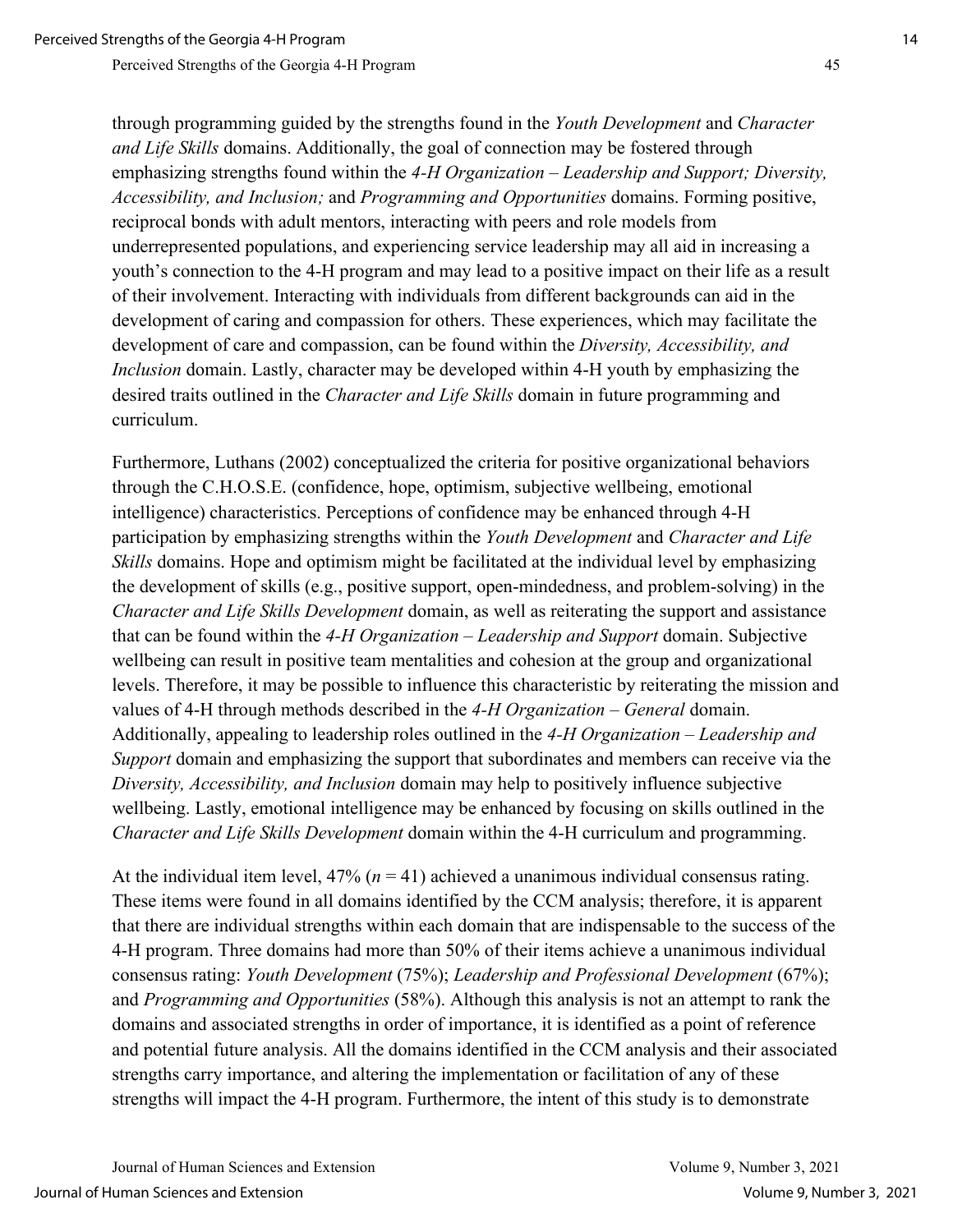that some domains possess a majority of items regarded as indispensable to the 4-H program in that they were unanimously agreed to be strengths of the organization. Therefore, we recommend that 4-H educators and program developers emphasize the items achieving unanimous consensus in future programming and education curricula.

An overarching recommendation would be for 4-H educators and program developers to seek out opportunities and settings where multiple thematic domains may be layered to increase the influence of positive youth development and positive organizational behavior. For instance, *Character and Life Skills Development* had the most overlap between facilitating the five C's of positive youth development and the C.H.O.S.E. characteristics. Therefore, we recommend that items from this domain be purposively included in future programming methods such as those outlined in the *Programming and Opportunities* domain. For example, a practical application would be to include a character and life skills development workshop or seminar within the curriculum of 4-H programs, including service-learning opportunities, summer camps, and leadership programs.

For 4-H to truly be an organization that develops strong youth leaders, the program must first be composed of strong leaders and emphasize organizational behaviors that stimulate leadership development. 4-H educators and program developers need to emphasize positive organizational behaviors so that 4-H members can learn the skills and develop in an environment that fosters the use of such behaviors. While devising programming opportunities that emphasize the five C's of positive youth development are a foundational step, 4-H programs must also emphasize the benefits of emotional intelligence, hope, and optimism, and provide opportunities for these statelike traits to occur. These skills are crucial for youth entering higher education institutions and the professional world. To build leaders capable of meeting the challenges of the  $21<sup>st</sup>$  century, 4-H educators and program developers should instill positive organizational behaviors within youth participants by offering programming, curricula, and other opportunities that foster the development of these characteristics. The recommendations outlined in the discussion above serve as practical guides for implementing these behaviors into existing 4-H programming and developing future programming and youth development opportunities that cultivate these behaviors. We recognize that these character and life skills development opportunities are likely already occurring within 4-H programming; however, the results of this study support and reiterate the importance of their ongoing implementation.

While this study provides useful guidelines for program and curriculum design, it is critical to recognize the existing limitations. Although measures were taken to mitigate bias (Garson, 2014), the results of the Delphi process are inherently biased since they are restricted to representing only the insights and perspectives of the expert panel members who identified these items (Bödin & Crona, 2009). Members of the expert panel were selected based on a sample of those who serve in an advisory capacity for the Georgia 4-H program and thus may not represent the viewpoints and perspectives of those who do not hold leadership positions within the Georgia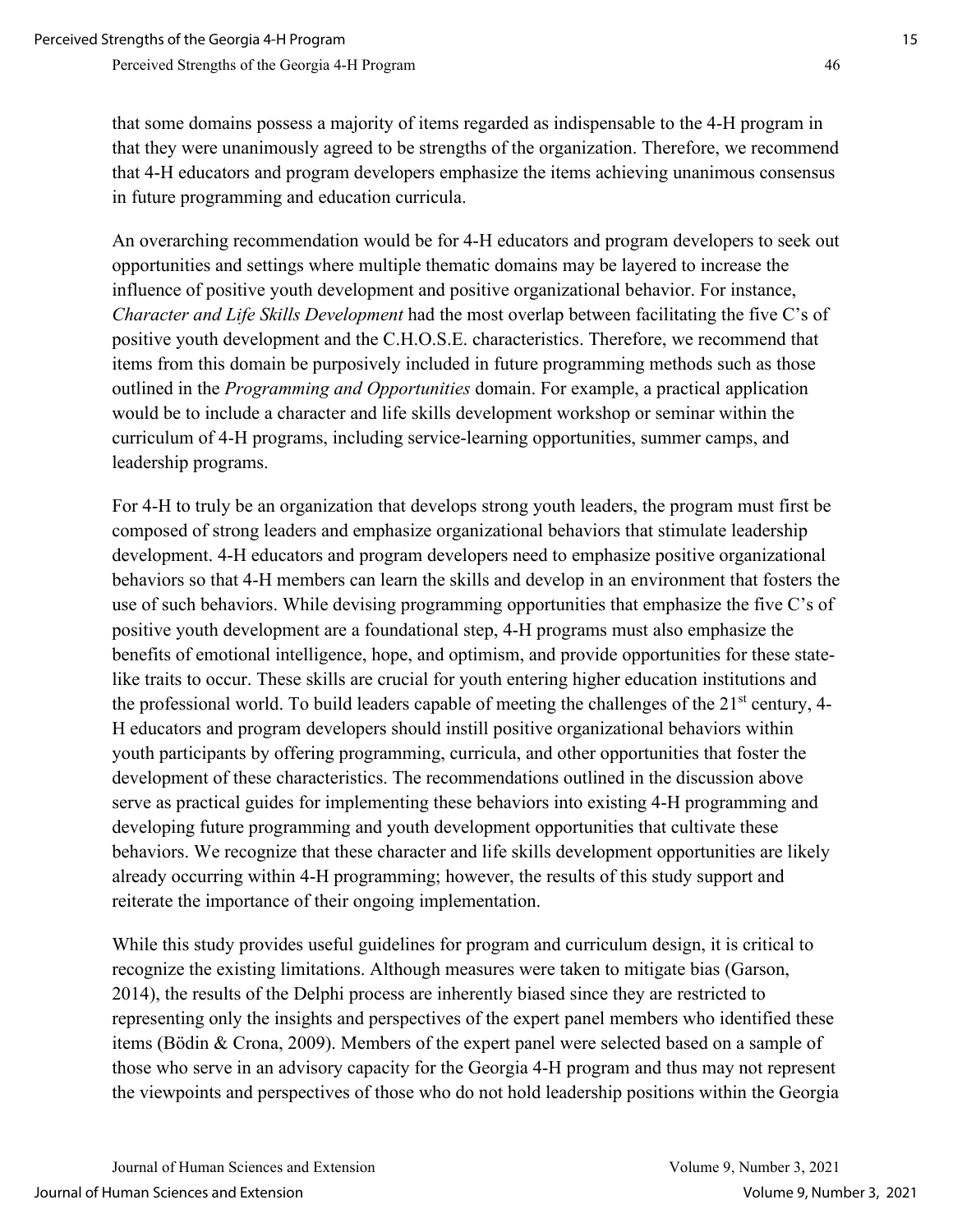4-H program. Accordingly, we recommend that future researchers interested in replicating this study sample individuals involved in 4-H who have not served in a leadership position. This would help determine whether they identify similar strengths as those who do serve in a leadership position.

The age of the Delphi participants may also limit the insights identified within this study. For example, the eldest Delphi participant was 70 years old, while the youngest was 18. It is reasonable to assume that the structure and programming of the Georgia 4-H program have fluctuated over the past 50 years; therefore, the insights of the 70-year-old participants who is reflecting on his adolescent involvement in 4-H are most likely different from the insights of the 18-year-old participant who was involved more recently as a 4-H member. Additionally, alumni status may limit the generalizability of our findings. For instance, Delphi participants who were 4-H alumni may have perceived different strengths of the Georgia 4-H program than Delphi participants who were not 4-H alumni, or even from Delphi participants who had been members of a 4-H program in a state other than Georgia. Therefore, we recommend that future researchers replicate this study or validate the findings presented here with 4-H programs in other states or with exclusively 4-H alumni, as these may reveal additional insights not found within this study.

A final limitation is the limited number of items removed throughout the various rounds of the Delphi process. As described in the Methodology, the current study was part of a larger project which included multiple foci. For continuity between focus areas, *a posteriori* cutoff values were employed consistently across research areas. As a consequence, the results of the present study may be more inclusive than might otherwise have been achieved. An associated recommendation would be to use the results from the present study to further inform and refine 4-H programmatic strengths beyond the state of Georgia.

#### **References**

- Anderson, J., Bruce, J., & Mouton, L. (2010). 4-H made me a leader: A college-level alumni perspective of leadership life skill development. *Journal of Leadership Education, 9*(2), 35–77.<https://doi.org/10.12806/v9/i2/rf3>
- Arnold, M. E. (2018). From context to outcomes: A thriving model for 4-H youth development programs. *Journal of Human Sciences and Extension, 6*(1), 141–160. <https://www.jhseonline.com/article/view/653>
- Bandura, A. 2000. Cultivate self-efficacy for personal and organizational effectiveness. In E. A. Locke (Ed.), *The Blackwell handbook of principles of organizational behavior.* Blackwell.
- Benson, P. L., Leffert, N., Scales, P. C., & Blyth, D. A. (1998). Beyond the ''village'' rhetoric: Creating healthy communities for children and adolescents. *Applied Developmental Science*, *2*(3), 138–159.<https://doi.org/10.1080/10888691.2012.642771>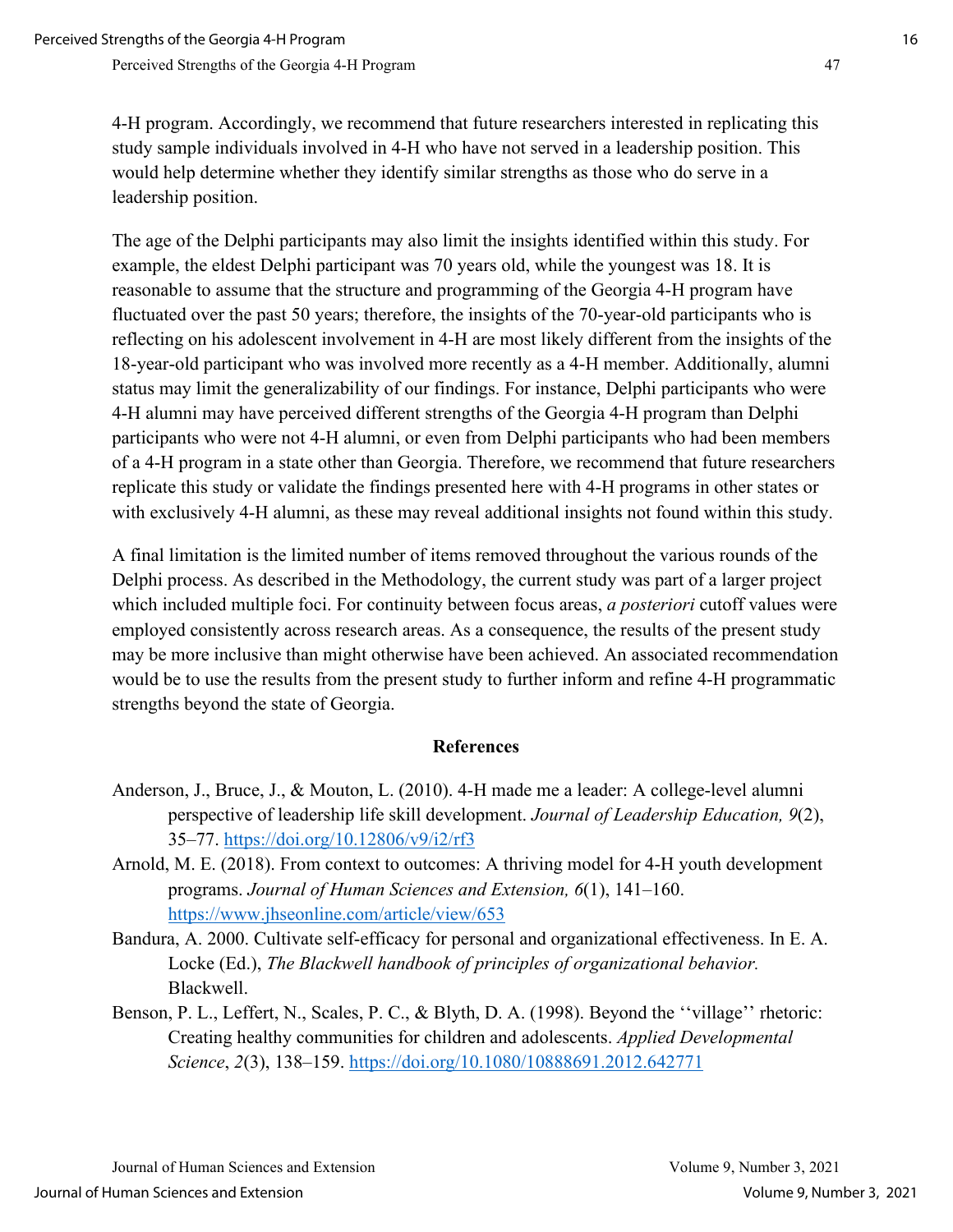- Bodin, Ö, & Crona, B. I. (2009). The role of social networks in natural resource governance: What relational patterns make a difference? *Global Environmental Change, 19*(3), 366– 374.<https://doi.org/10.1016/j.gloenvcha.2009.05.002>
- Bowers, E. P., Li, Y., Kiely, M. K., Brittian, A., Lerner, J. L., & Lerner, R. M. (2010). The five C's model of positive youth development: A longitudinal analysis of confirmatory factor structure and measurement invariance. *Journal of Youth and Adolescence, 39*(4), 720– 735.<https://doi.org/10.1007/s10964-010-9530-9>
- Boyd, B., Herring, D., & Briers, G. (1992). Developing life skills in youth. *Journal of Extension, 30*(4). <https://archives.joe.org/joe/1992winter/a4.php>
- Branscum, H., Sallee, J., Allen, K., Baker, M. A., & Blackwell, S. (2020). 4-H stem curriculum challenges: A Delphi study. *Journal of Youth Development 15*(5), 186–202. <https://doi.org/10.5195/jyd.2020.823>
- Bushe, G. R. (2007). Appreciative inquiry is not (just) about the positive. *Organization Development Practitioner*, *39*(4), 30–35. [https://appreciativeinquiry.champlain.edu/wp](https://appreciativeinquiry.champlain.edu/wp-content/uploads/2016/01/Appreciative-Inquiry-is-not-just-about-the-positive-Bushe.pdf)[content/uploads/2016/01/Appreciative-Inquiry-is-not-just-about-the-positive-Bushe.pdf](https://appreciativeinquiry.champlain.edu/wp-content/uploads/2016/01/Appreciative-Inquiry-is-not-just-about-the-positive-Bushe.pdf)
- Christens, B. D. (2012). Toward relational empowerment. *American Journal of Community Psychology, 50*(1–2), 114–128.<https://doi.org/10.1007/s10464-011-9483-5>
- Cooperrider, D., & Whitney, D. D. (2005). *Appreciative inquiry: A positive revolution in change*. Berrett-Koehler Store.
- Czaplewski, A. J., Key, T. M., & Van Scotter, J. R., II. (2016). The role of positive organizational behavior in building a world-class service organization. In T. N. Duening (Ed.), *Leading the positive organization: Actions, tools, and resources*. Business Expert Press.
- Dewey, J. (1938). *Experience and education*. Collier Books.
- Dillman, D. A., Smythe, J. D., & Christian, L. M. (Eds.). (2008). *Internet, mail, and mixed-mode surveys: The tailored design method* ( $2<sup>nd</sup>$  ed.). Wiley & Sons, Inc.
- Garson, G. D. (2014). *The Delphi method in quantitative research.* Statistical Associated Publishing.
- Garst, B. A., Hunnings, J. R., Jamison, K., Hairston, J., Meadows, R. R., & Herdman, W. R. (2006). Exploring the adolescent life skill outcomes of state 4-H congress participation and the different outcomes of gender and race groups. *Journal of Extension, 44*(6). <https://archives.joe.org/joe/2006december/rb2.php>
- Georgia 4-H. (n.d.) *What is 4-H?* [https://Georgia4h.org/about-us/what-is-4-h/](https://georgia4h.org/about-us/what-is-4-h/)
- Glaser, B. G. (1965). The constant comparative method of qualitative analysis. *Social Problems, 12*(4), 436–445.<https://doi.org/10.2307/798843>
- Guba, E. G. (1981). Criteria for assessing the trustworthiness of naturalistic inquiries. *Educational Communication and Technology Journal, 29*(2), 75–92. <https://doi.org/10.1007/BF02766777>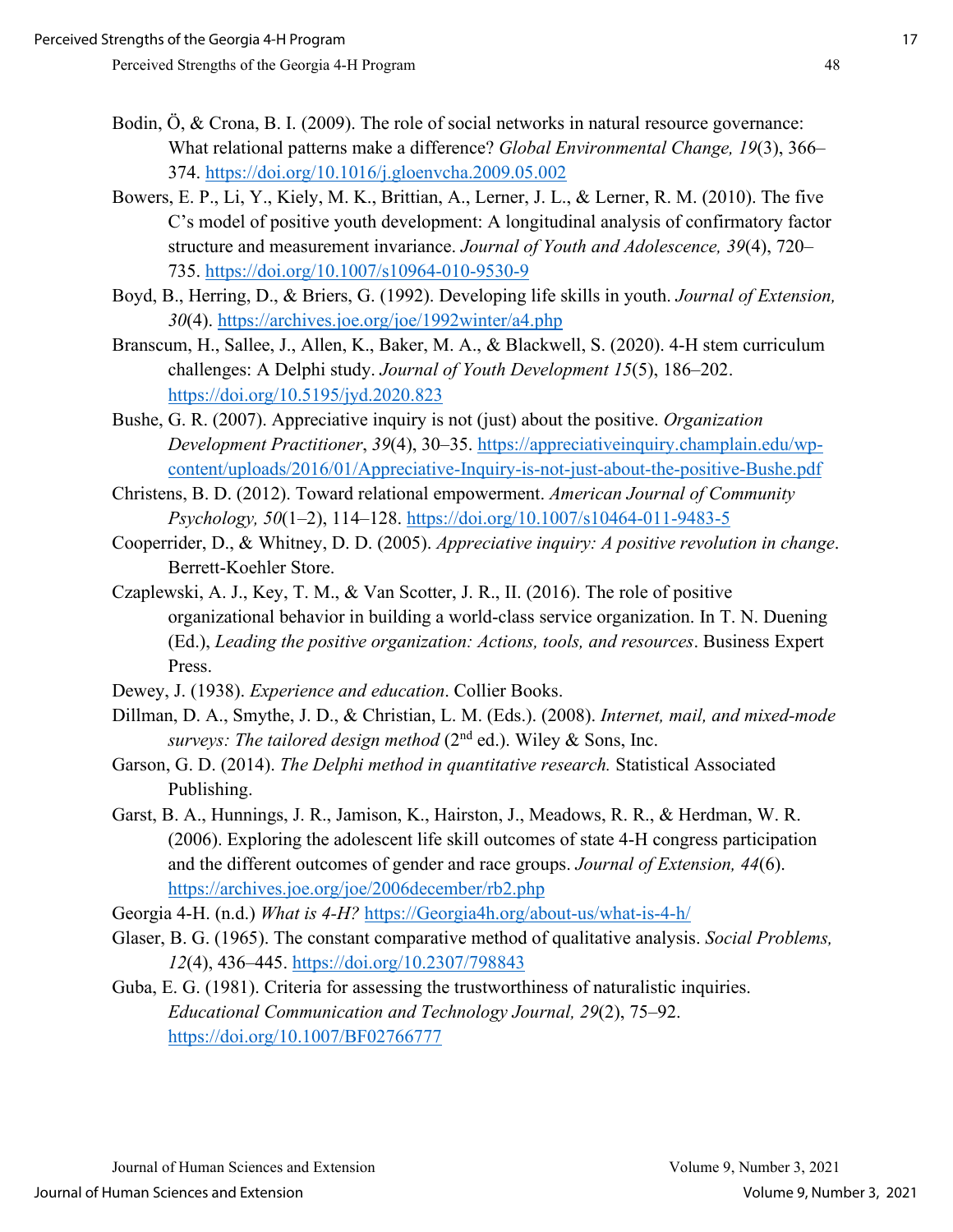- Harms, P. D., & Luthans, F. (2012). Measuring implicit psychological constructs in organizational behavior: An example using psychological capital. *Journal of Organizational Behavior, 33*(4), 589–594. https://doi.org/10.1002/job.1785
- Hsu, C.-C., & Sandford, B. A. (2007). The Delphi technique: Making sense of consensus. *Practical Assessment, Research, and Evaluation, 12*(12), Article 10. https://doi.org/10.7275/pdz9-th90
- Kaplan, L. M. (1971). *The use of the Delphi method in organizational communication: A case study* [Unpublished master's thesis]. The Ohio State University.
- Keeney, S., Hasson, F., & McKenna, H. (2011). *The Delphi technique in nursing and health research.* Wiley-Blackwell.
- Kelsey, K. D., & Furhman, N. E. (2020). Leadership and life skills development among 4-H state-level youth leaders. *Journal of Human Sciences and Extension, 8*(2), 15–27. https://www.jhseonline.com/article/view/1049
- Kirkman, B.L. & Chen, G. (2011). Maximizing your data or data slicing? Recommendations for managing multiple submissions from the same data set. *Management and Organization Review*, *7*(3), 433–446. https://doi.org/10.1111/j.1740-8784.2011.00228.x
- Ladewig, H., & Thomas, J. K. (1987). *Assessing the impact of 4-H on former members: The 4-H alumni study* (ED282681). ERIC. https://files.eric.ed.gov/fulltext/ED282681.pdf
- Lamm, A. J., & Lamm, K. W. (2018). Considering an appreciative approach to international extension evaluation [Special issue]. *Journal of International Agricultural and Extension Education, 25*(4), 74–82*.* https://doi.org/10.5191/jiaee.2018.25406
- Lerner, R. M., Fisher, C. B., & Weinberg, R. A. (2000). Towards a science for and of the people: Promoting the civil society through the application of developmental science. *Child Development, 71*(1), 11–20. https://doi.org/10.1111/1467-8624.00113
- Lerner, R. M, & Lerner, J. V. (2011). *The positive development of youth: Report of the findings from the first seven years of the 4-H study of positive youth development*. Institute for Applied Research in Youth Development, Tufts University.
- Lerner, R. M., Wang, J., Chase, P. A., Gutierrez, A. S., Harris, E. M., Rubin, R. O., & Yalin, C. (2014). Using relational developmental systems theory to link program goals, activities, and outcomes: The sample case of the 4-H study of positive youth development. *New Directions for Youth Development, 2014*(144), 17–30. https://doi.org/10.1002/yd.20110
- Ludwig, B. G. (1994). *Internationalizing Extension: An exploration of the characteristics evident in a state university Extension system that achieves internalization* [Doctoral dissertation, The Ohio State University].

https://etd.ohiolink.edu/apexprod/rws\_etd/send\_file/send?accession=osu1146146542&dis position=inline

Luthans, F. (2001). The case for positive organizational behavior (POB). *Current Issues in Management, 1*(1), 10–21.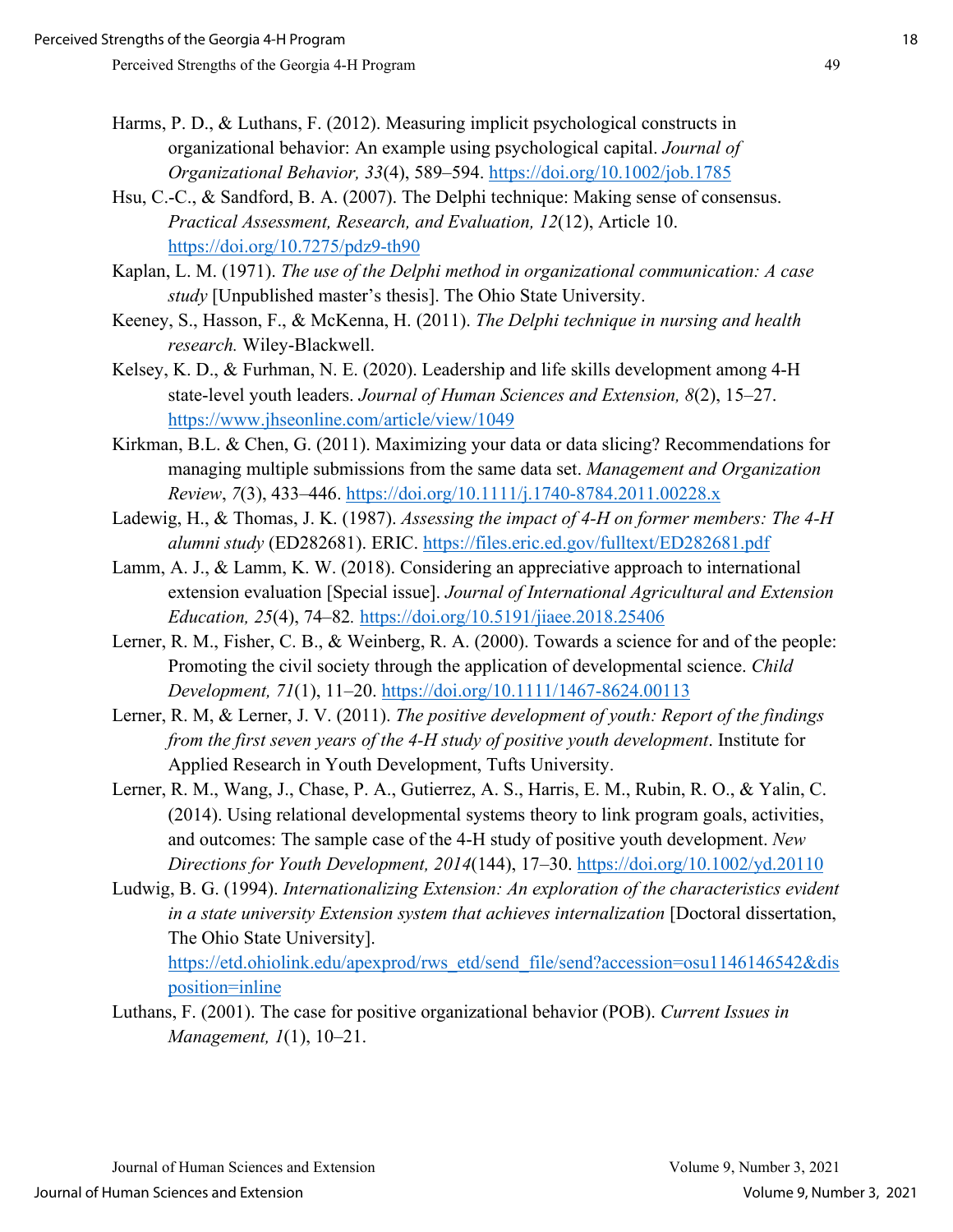- Luthans, F. (2002). Positive organizational behavior: Developing and managing psychological strengths. *Academy of Management Perspectives, 16*(1), 57–72. https://doi.org/10.5465/ame.2002.6640181
- Luthans, F. (2003). Positive organizational behavior: Implications for leadership and HR development and motivation. In L. W. Porter, G. A. Bigley, & R. M. Steers (Eds.), *Motivation and work behavior* (pp. 178–195). McGraw-Hill/Irwin.
- Luthans, F., & Avolio, B. J. (2009). The "point" of positive organizational behavior. *Journal of Organizational Behavior, 30*(2), 291–307. https://doi.org/10.1002/job.589
- Mantooth, L. J. (2004). Benefits and challenges of service-learning in Tennessee 4-H youth development: A Delphi study. [Master's thesis, University of Tennessee, Knoxville]. TRACE: Tennessee Research and Creative Exchange. https://trace.tennessee.edu/utk\_gradthes/4422/
- Mishra, P., & Bhatnagar, J. (2012). Appreciative inquiry: Models and applications. *Indian Journal of Industrial Relations, 47*(3), 543–558. https://www.jstor.org/stable/23267343
- Moran, L., Bunch, J. C., & Cater, M. (2019). 4-H state leadership boards: Measuring leadership life skills and youth-adult relationships. *Journal of Human Sciences and Extension, 7*(1), 68–78. https://www.jhseonline.com/article/view/807
- Phelps, C. S., & Kotrlik, J. W. (2007). The relationship between participation in community service-learning projects and personal and leadership life skills development in 4-H leadership activities. *Journal of Agricultural Education, 48*(4), 67–81. https://www.jaeonline.org/attachments/article/149/Phelps\_Kotrlik\_48\_4\_67-81.pdf
- Radhakrishna, R., & Doamekpor, P. (2009). Teaching leadership and communications skills responsibilities: A comparison of 4-H and other youth organizations. *Journal of Extension, 47*(2). https://archives.joe.org/joe/2009april/a6.php
- Radhakrishna, R., & Sinasky, M. (2005). 4-H experiences contributing to leadership and personal development of 4-H alumni. *Journal of Extension, 43*(6). https://archives.joe.org/joe/2005december/rb2.php
- Rosenberg, G. N. (2015). *The 4-H harvest: Sexuality and the state in rural America*. University of Pennsylvania Press.
- Roth, J. L., & Brooks-Gunn, J. (2003). What exactly is a youth development program? Answers from research and practice. *Applied Developmental Science, 7*(2), 94–111. https://doi.org/10.1207/S1532480XADS0702\_6
- University of Georgia Extension. (n.d.). *What is 4-H?* https://extension.uga.edu/topic-areas/4-hyouth-development.html#:~:text=What%20is%204%2DH%3F,every%20county%20 across%20the%20state
- Weybright, E. H., Hrncirik, L. M., White, A. J., Cummins, M. M., Deen, M. K., & Calodich, S. (2016). "I felt really respected and I know she felt respected too": Using youth-adult partnerships to promote positive youth development in 4-H youth. *Journal of Human Sciences and Extension, 4*(3), 93–110. https://www.jhseonline.com/article/view/761